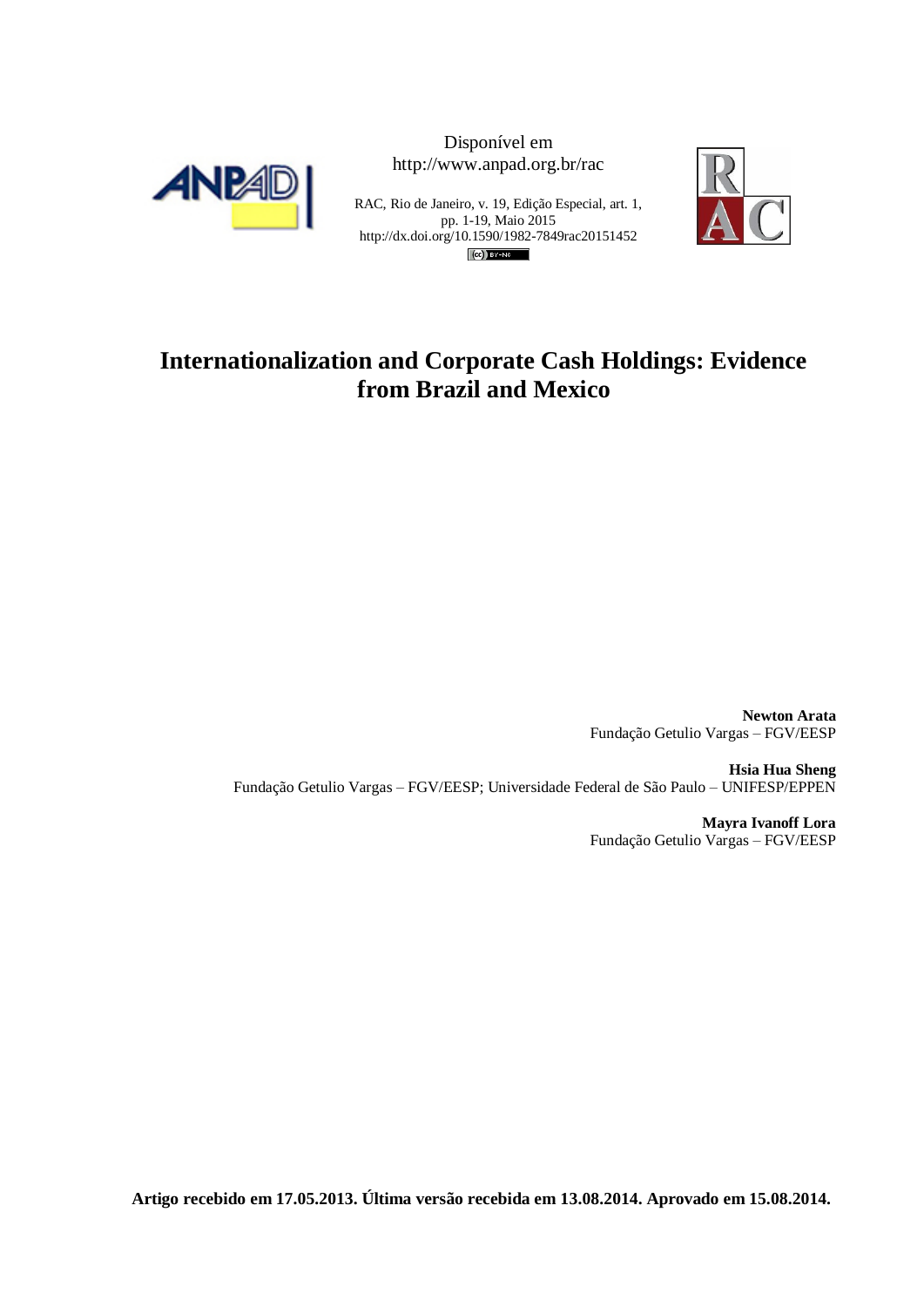#### **Resumo**

Estendemos estudos anteriores a respeito do nível de caixa e seus determinantes de modo a analisar a relação entre o grau de internacionalização e o nível de caixa das empresas. Diferente das empresas domésticas, as empresas internacionalizadas possuem mais oportunidades de investimento e enfrentam mais adversidades em seus negócios. Utilizamos, para tanto, uma amostra de empresas de capital aberto não financeiras do Brasil e do México para o período de 2006 a 2010. Regressões em painel com efeitos fixos foram aplicadas. Nossos resultados sugerem que o grau de internacionalização é um determinante de caixa e que o nível de caixa aumenta de forma quadrática à medida que o grau de internacionalização da empresa aumenta. Esse comportamento é diferente daquele de empresas norte-americanas, estudadas por Chiang e Wang (2011). Assim como a estudos anteriores, tanto previsões de *Trade-Off* quanto *Pecking Order* são relevantes como variáveis de controle em nosso modelo. Por fim, observou-se que, no período antecedente à crise, as empresas seguraram menos caixa em seus balanços.

**Palavras-chave**: gestão de caixa; grau de internacionalização; empresas multinacionais.

#### **Abstract**

This research expands on previous studies of cash holdings and their determinants by studying the relationship between the degree of internationalization and the level of corporate cash holdings. We used a sample of nonfinancial, publicly traded companies from Brazil and Mexico for the period from 2006 to 2010. Our results suggest that the degree of internationalization is a determinant of cash, and that cash holding increases quadratically as the degree of company internationalization grows. Such behavior was different from the North American company studies in Chiang and Wang (2011). Similar to previous studies, both Trade-off and Pecking Order predictions are relevant control variables in our model. Finally, companies held less cash on their balance sheets during the precrisis period.

**Key words**: cash management; degree of internationalization; multinational companies.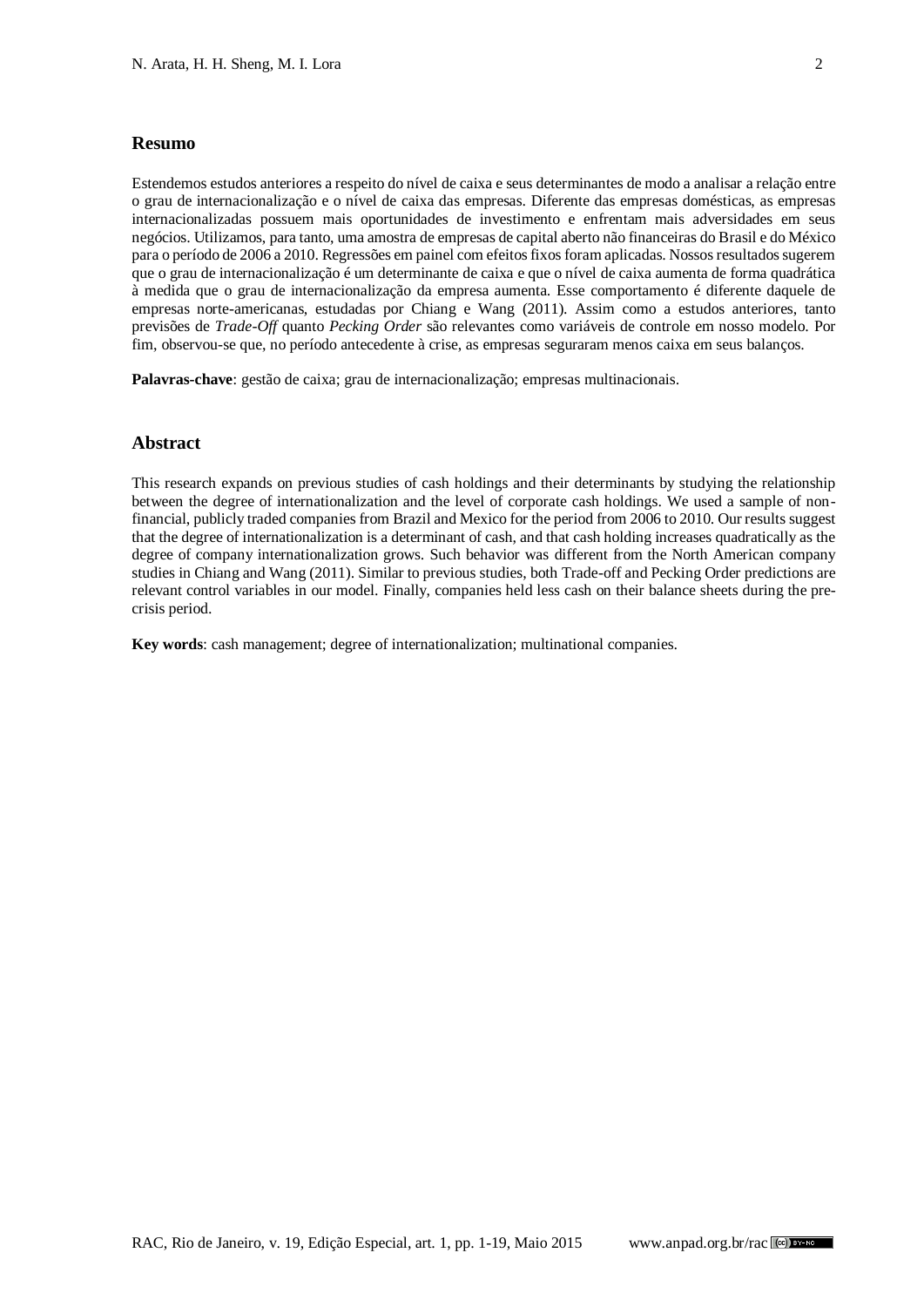## **Introduction**

During international expansion, companies may face a number of concerns, such as differences in currency, language, culture, politics and economics. Additionally, companies also worry about their own financial factors: capital structure, amount of invested assets, cash holding, and price of products/services, among others. Such a scenario leads to the following question: would internationalization influence these factors differently depending on whether companies operate internationally or domestically?

Some studies point to differences between multinational companies (MNCs) and domestic companies (DCs). On capital structure, Desai, Foley and Hines (2004) found evidence that MNC subsidiaries in countries with underdeveloped capital markets or weak creditor rights have higher interest rates on loans than DCs. Lu and Beamish (2004) found that the performance ratio between MNCs and the level of internationalization follows a horizontal S-curve. The return obtained from a diversification strategy was related to costs and benefits, which varied according to company internationalization.

In other words, internationalization has a different impact on the financial factors of companies with international operations and domestic companies. More specifically, the degree of internationalization may lead to different behaviors for company's cash holdings.

Presently, there are few studies linking internationalization and cash holding. The vast majority of those articles have the determinants of corporate cash holdings as their starting point. Opler, Pinkowitz, Stulz and Williamson (1999) are among the main references on the subject.

Over the past few years, studies that approach cash holding in terms of internationalization have become more popular. Based on the principles of corporate governance, Chang and Noorbakhsh (2006) found that foreign direct investments act as cash substitutes, while Foley, Hartzell, Titman and Twite (2007) used a tax-based explanation to analyze cash holding behaviors. Differently from previous studies, Chiang and Wang (2011) studied the direct relationship between a firm's international expansion and cash holding. They found evidence that multinational companies hold more cash than domestic firms do and this relationship can be depicted as an inverted-U-shape, but this was limited to lower levels of internationalization.

In the context of internationalization, this article analyzes whether the degree of internationalization is a determinant of cash for companies in Latin America, particularly in Brazil and Mexico. Based on the Trade-Off and Financial Hierarchy theories prediction, we defined control variables based on firm characteristics as determinant of cash holdings.

We hypothesize that the expansion of internationalization is one of the determinants of corporate cash holding. Following Chiang and Wang (2011), we also hypothesize an inverse-U-shape relationship between cash holdings and internationalization. This work contributes to the financial cash policy discussion regarding Latin American firms.

Brazil and Mexico have been selected for two reasons. First, their importance in Latin America: according to UN statistics, in 2010 these two countries accounted together for 63.2% of Latin America's GDP and 74.1% of the market value of publicly traded companies listed in the region; second, the different financing constraints faced by firms. Strong economic integration with the United States makes Mexican companies turn to North American capital markets for financing (Canuto & Santos, 2003). In addition, unlike Brazilian firms, Mexican firms use more cash reserves instead of trade credit during financial crises (Sheng, Bortoluzzo, & Santos, 2013).

Our results suggest that the degree of internationalization is a determinant of cash, and that cash holding increases quadratically as the degree of company internationalization grows. Companies with a higher degree of internationalization show different cash level behaviors than domestic companies.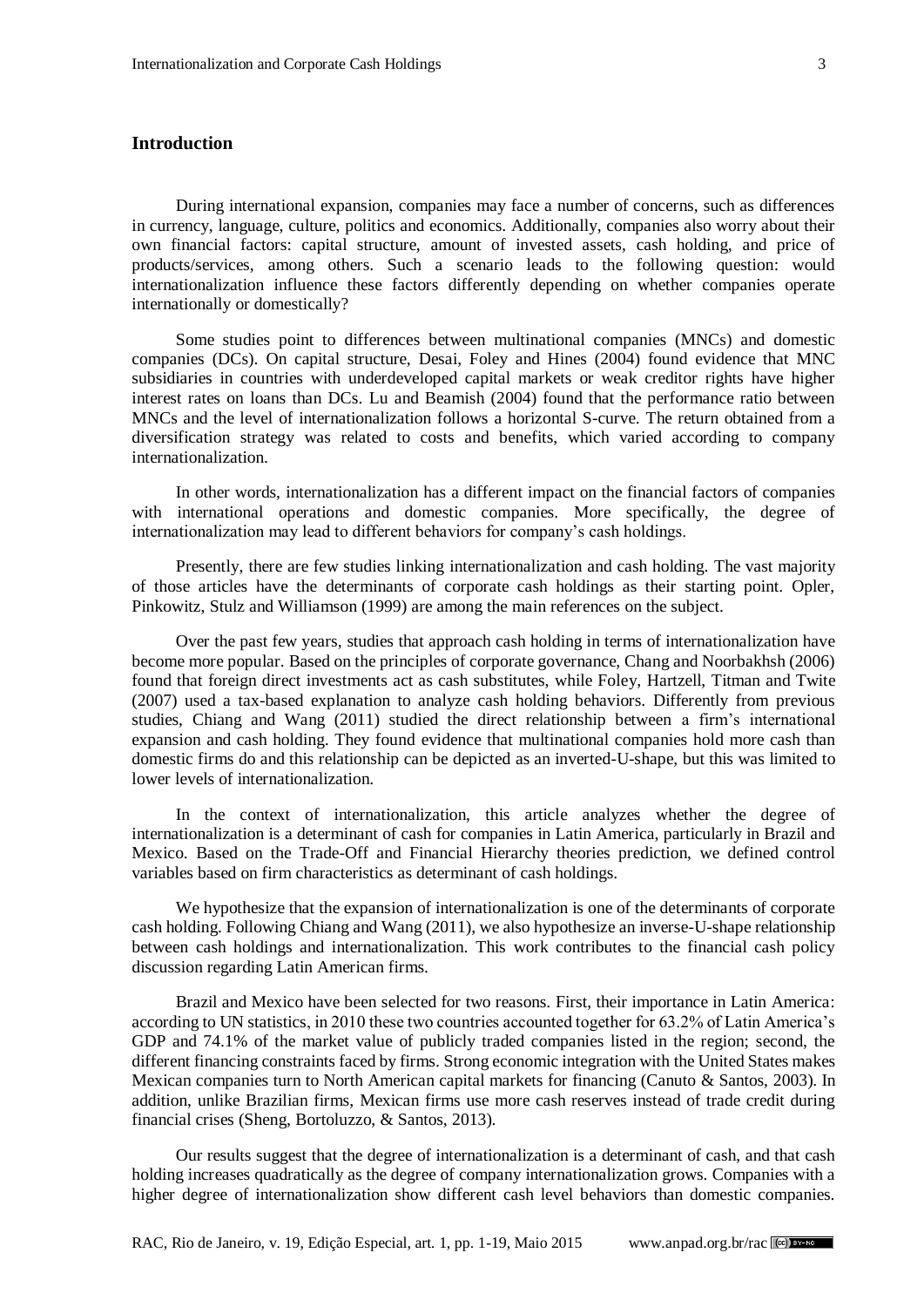Thus, companies should consider the degree of internationalization when they do their treasury and financial planning.

#### **Theoretical Foundation**

#### **Determinants of cash holding**

According to the literature, some explanations for companies to hold their assets are: transactional (Baumol, 1952; Miller & Or, 1966), precautionary (Acharya, Almeida, & Campello, 2007; Bates, Kahle, & Stulz, 2009; M. A. Ferreira & Vilela, 2004; Opler, Pinkowitz, Stulz, & Williamson, 1999), tax (Foley, Hartzell, Titman, & Twite, 2007) and agency conflicts (Chang & Noorbakhsh, 2006; Dittmar & Mahrt-Smith, 2007; Dittmar & Mahrt-Smith, & Servaes, 2003; Harford, Mansi, & Maxwell, 2008; Jensen, 1986). This list could also include cash reserves for the acquisition of other companies and for regulatory purposes.

Among these reasons, two main financial theoretical models help identify which firm characteristics influence cash-holding decisions. This discussion follows Opler *et al.* (1999), and analyzes this issue using the Trade-Off and Pecking Order theories.

#### *Trade-off theory*

The Trade-Off theory argues that management should set optimal levels of cash holdings by weighing the marginal cost and marginal benefits of holding cash to maximize shareholder wealth. According to Keynes (1936/2009), there are two main benefits from holding liquid assets. The first benefit comes from the transaction factor: companies save transaction costs to raise funds and do not have to liquidate key assets to make payments. The second benefit comes from the precautionary factor: in that case, companies can use liquid assets to finance their short and long-term investments if other sources of funding are excessively costly.

However, managers and shareholders look at costs and benefits differently. Managers have great incentive to hold cash due to managerial discretion and firm risk reduction. Such discretion plays an important role in explaining cash holding (Dittmar *et al.*, 2003). A greater preference for liquid assets can lead managers to overestimate the importance of the precautionary motive for holding cash (Opler *et al.*, 1999).

According to Opler *et al.* (1999) and Bates, Kahle and Stulz (2009), cash holdings are negatively related to company size, net assets, payment of dividends and debt, and positively related to growth opportunities and cash flow variability. For Bates *et al.* (2009), cash holdings are also negatively related to capital expenditures. For Chang and Noorbakhsh (2009), cash holdings are positively related to cash flow.

Additionally, based on corporate demand of liquidity arguments (Almeida, Campello, & Weisbach, 2002), M. A. Ferreira and Vilela (2004) argue that cash holding allows the pursuance of investment projects with positive net present value (NPV) even when financial constraints are met.

## *Financial hierarchy theory*

Myers' Pecking Order theory (1984) suggests that there is no optimal level of debt. Under normal circumstances, firms finance their investments first with retained earnings, then with low-cost debt, and finally with equity. That financing hierarchy helps firms to reduce asymmetric information cost and other financing costs. According to Dittmar, Mahrt-Smith and Servaes (2003), cash balances are simply the outcome of the investment and financing decisions made by the firm as suggested by the Pecking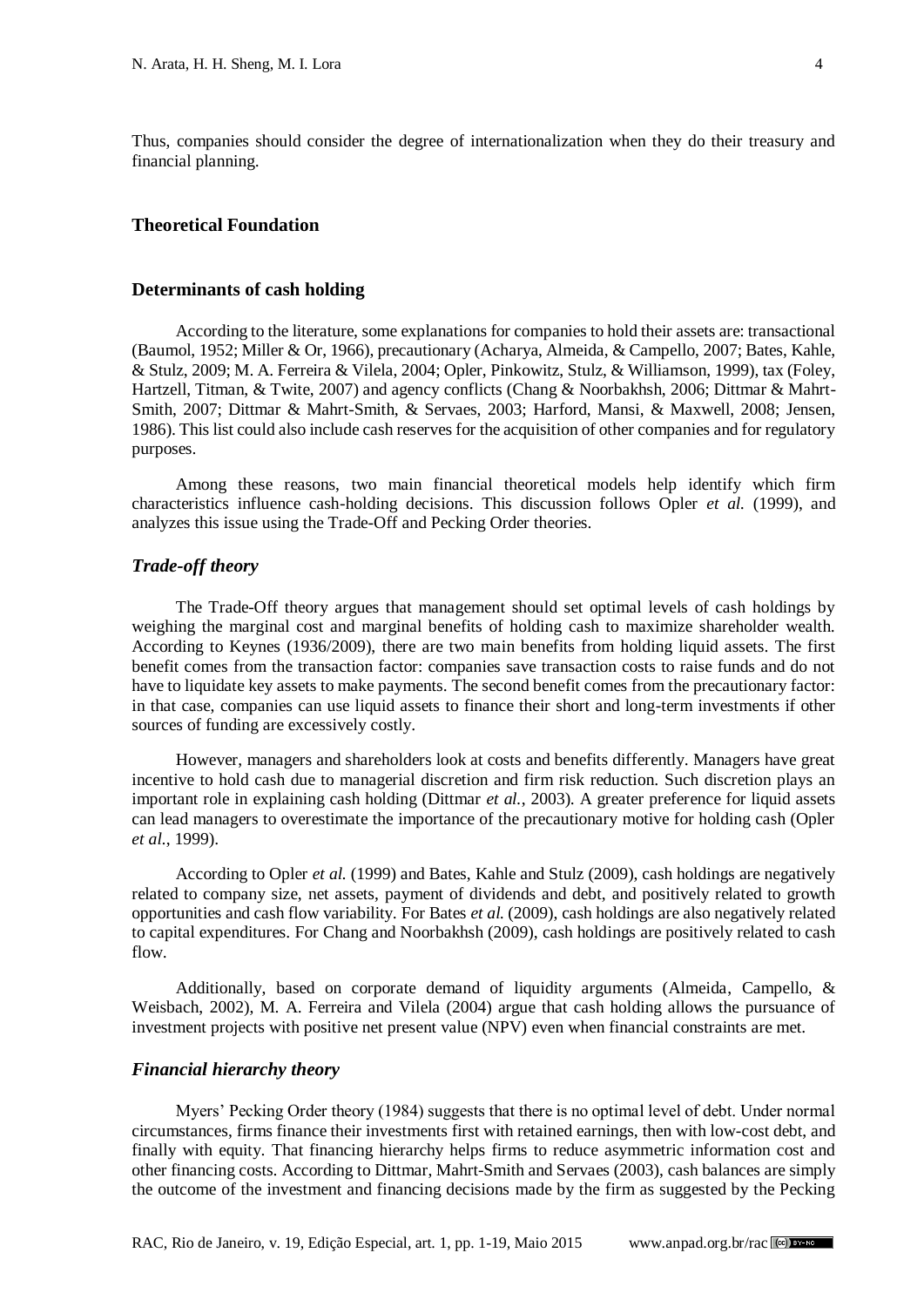Order of financing. In other words, as long as there is no optimal level of debt, there might not be an optimal amount of cash (Opler *et al.*, 1999).

According to the Pecking order theory, the relationship between debt leverage and cash holding is negative (M. A. Ferreira & Vilela, 2004). Debt typically grows when investments exceed retained earnings and falls when investments are lower than retained earnings. As firms with low cash flow draw down their cash and issue debt to finance investment, cash holdings follow an inverse pattern of debt evolution.

#### **Internationalization expansion and cash holding**

Some studies in the literature point to differences between multinational companies (MNCs) and domestic companies (DCs). On capital structure, Desai *et al.* (2004) found evidence that MNC subsidiaries in countries with underdeveloped capital markets or weak creditor rights present higher interest rates on loans than DCs, and that loans from their parent companies replace three quarters of these companies' needs for foreign capital.

Using a sample database of 1,489 Japanese firm-year observations over twelve years, Lu and Beamish (2004) found that the relationship between MNC performance and internationalization level followed a horizontal S-curve. The return obtained from diversification strategies was related to costs and benefits, which varied according to company internationalization.

Reeb, Kwok and Baek (1998) analyzed data on 3,903 U.S. companies between 1987 and 1996 and found a positive relationship between internationalization levels and the risk faced by MNCs due to the increased variability of cash flows caused by currency exchange and political risks, information asymmetry and agency problems.

However, few researchers have established a direct relationship between International Expansion and Cash Holdings. Chang and Noorbakhsh (2006) studied the influence of foreign direct investments (FDI) upon company cash holding. Using the **World Scope** 2010 database, a sample of 48 countries and 20,987 companies, they introduced a new control variable – FDI – and found evidence that the entry of FDI acts as a cash substitute for companies in the seven largest economies, but it is a complement for companies in other countries.

Chiang and Wang (2011) also found evidence that U.S. multinational firms hold more cash than domestic firms do, and that the degree of internationalization is a determinant of cash. Furthermore, they compared the behavior of cash holdings with the degree of internationalization and found an inverse-Ushaped relationship; *i.e.* the cash level increases as international expansion takes place, but this applies solely to lower levels of internationalization.

In Brazil, the discussion of cash determinants has not yet addressed the influence of internationalization in companies' cash holdings. Carracedo (2010) and Koshio (2005) analyzed cash determinants for Brazilian companies according to the Static Trade-Off, Pecking Order and Agency theories, and found that none of them was able to explain company cash determinants. Nevertheless, these theories may be considered complementary rather than divergent.

Using the financial constraint framework, Zani and Procianoy (2005) pointed out that cash holding was a crucial strategy for Brazilian firms – even financially unconstrained ones. The evidence suggests that asymmetric information problems still affect Brazilian financial markets. Pereira (2011) and Benegas (2008) studied the influence financial constraints have on company cash levels. The results showed that companies hold more cash in their assets during crisis periods, when information asymmetry is higher. Dylewski (2010) identified a growing trend over the last few years where Latin American companies have hoarded net assets. Recently, Kirch, Procianoy and Terra (2014) confirmed that Brazilian firms choose different investment strategies according to their ability to obtain external financing. While financially constrained firms follow Almeida and Campello's (2007) model predictions, financially unconstrained firms behave in accordance with the neoclassic model.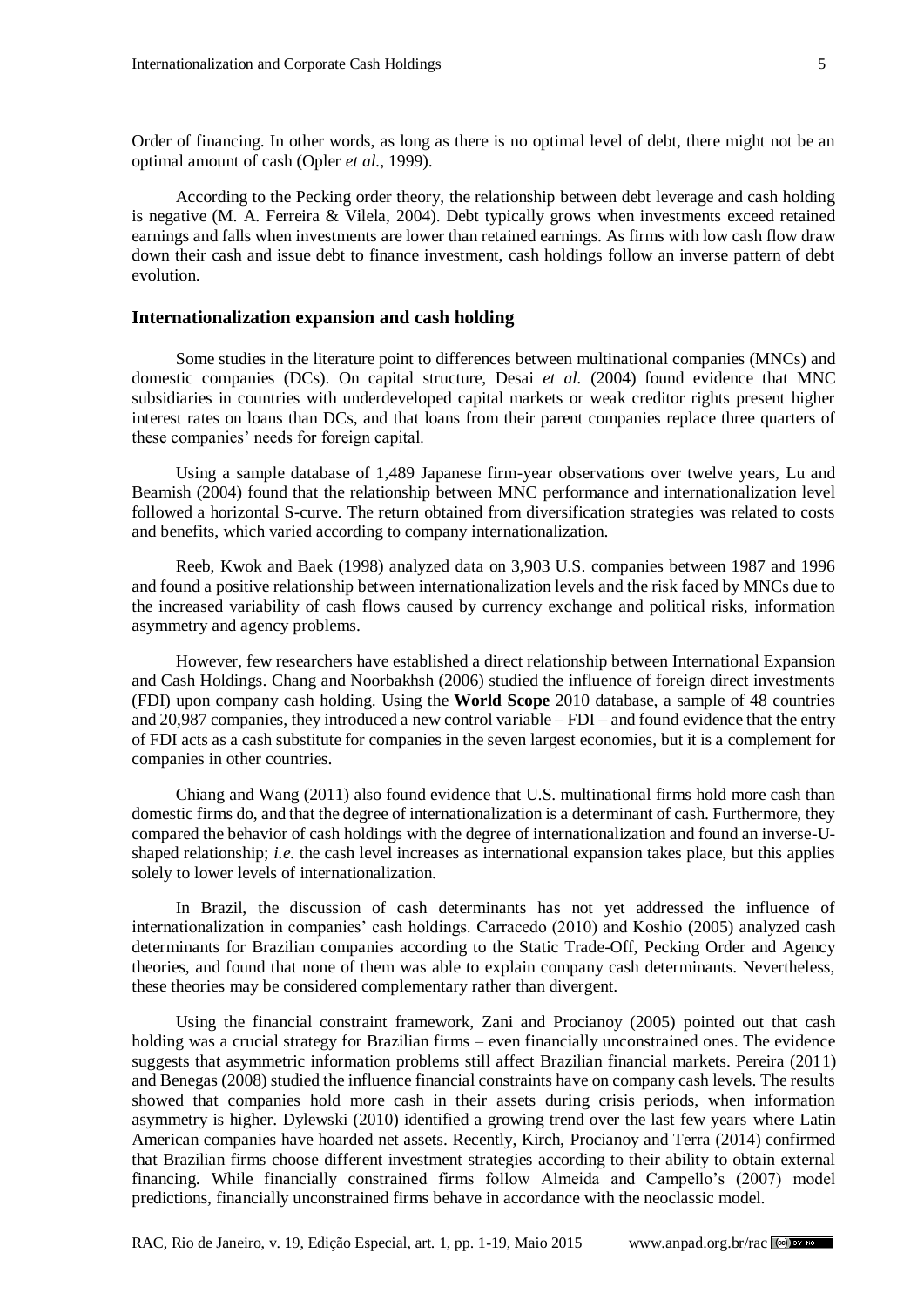E. J. Ferreira and Leal (2010) studied cash holdings in Brazilian and American companies and found evidence that companies which retained large cash holdings were associated with increased growth opportunities, and were therefore in line with the maximization of shareholder value, as well as management qualification and company profitability.

Freitas (2006) studied the influence of internal resource generation on Brazilian companies as a determinant factor for the companies' investment in fixed assets. The study found that, depending on company characteristics, internal generation of resources is relevant to investment. Size, leverage and percentage of common shares held by the controlling shareholder(s) affect the sensitivity of the investment to the generation of internal funds.

#### **Description of cash determinants variables**

We hypothesize that internationalization expansion is one of the determinants of corporate cash holding. Following Chiang and Wang (2011), we also hypothesize an inverse-U-shaped relationship between cash holdings and internationalization. The degree of company internationalization (DOI) represents their international expansion.

According to Johanson and Vahlne (1977), export activity is typically the first stage of a company's internationalization process, possibly a step for becoming a multinational company. We define the degree of internationalization (DOI) as percentage of export sales (Doukas & Pantzalis, 2003).

Sullivan (1994) suggests the use of a combination of several factors as a proxy for the DOI, including the ratio between foreign sales and total sales, the ratio between foreign assets and total assets, the ratio between foreign subsidiaries and total subsidiaries, the geographical dispersion of international operations and the international experience of the company's top management. Doukas and Pantzalis (2003) have provided a simpler definition for DOI: the ratio between foreign sales and total sales and the ratio between foreign assets and total assets. Because there is limited information for Brazil and Mexico, we followed Doukas and Pantzalis' (2003) methodology and adopted only the ratio between foreign sales and total sales as a proxy for the degree of company internationalization.

Following Bates *et al.* (2009) and Ozkan and Ozkan (2004), we define cash ratio (cashr) as cash and short-term investments divided by total assets, because companies that have large amounts of cash and short-term investments cause an outlier problem when we consider the ratio between cash and liquid assets. The use of the logarithm for the ratio between cash and liquid assets (Foley *et al.*, 2007) diminishes the magnitude of the outliers, but does not remove the problem completely. We also found other proxies for cash level in the literature:

- 1. Cash/assets ratio = cash and short-term investments divided by total assets. (Bates *et al.*, 2009; Ozkan & Ozkan, 2004).
- 2. Cash/net assets ratio = cash and short-term investments divided by total net cash assets and shortterm investments. (Opler *et al.*, 1999).
- 3. Logarithmic cash/net asset ratio = logarithm of cash and short-term investments divided by total net cash assets and short-term investments. (Chang & Noorbakhsh, 2009; Faleye, 2004; Foley *et al.*, 2007).

Supported by the theory discussions in the previous section, the following firm's characteristics were defined as our control variables.

Company size (size). Economies of scale favor larger companies, which hold less cash (Bates *et al.*, 2009; Mulligan, 1997). Moreover, large companies tend to be more diversified (Titman & Wessels, 1988) and present less asymmetric information when compared to smaller companies. Thus, a negative relationship between cash level and company size is expected. Following Chang and Noorbakhsh (2009) and Foley *et al.* (2007), the logarithm of total assets was used as a proxy for company size.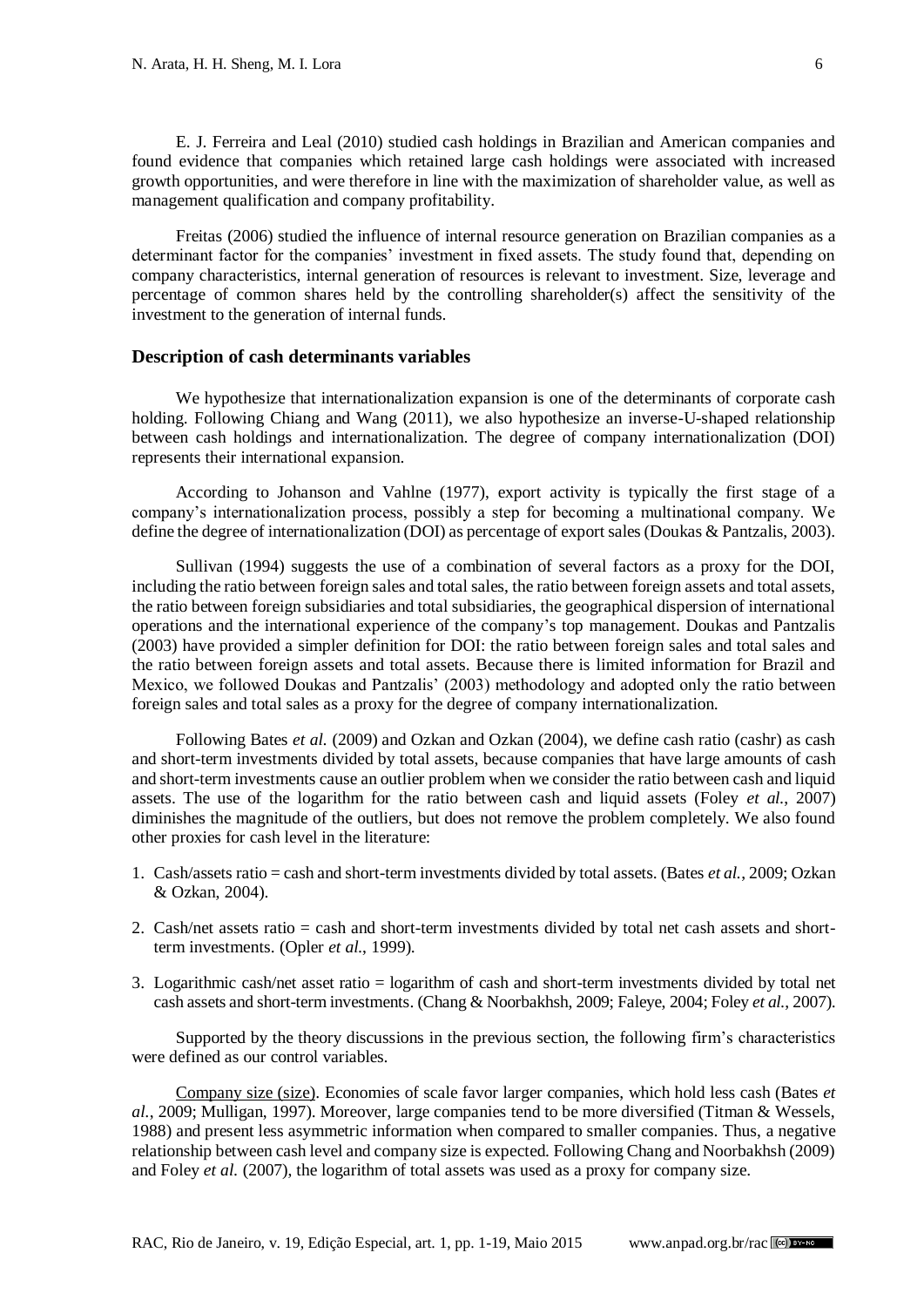Leverage (lev). If the debt is high enough, companies will use cash to reduce leverage, resulting in a negative relationship between leverage and cash level (Bates *et al.*, 2009). On the other hand, less leveraged companies are less subject to external monitoring, which allows management to hold more cash (M. A. Ferreira & Vilela, 2004). Acharya, Almeida and Campello (2007) demonstrated that holding cash allows companies with limited access to capital markets to protect themselves against future uncertainty, but debt reduction is the most efficient way of raising future cash flows. Therefore, companies with limited access to capital markets prefer to hold more cash rather than reduce their debts if the need to protect themselves is high, but they prefer to reduce cash when there is less need for protection.

Following Bates *et al.* (2009), Chang and Noorbakhsh (2009), Ozkan and Ozkan (2004) and Opler *et al.* (1999), we define leverage as total debt divided by total assets.

Growth opportunity (gop). Companies with greater growth opportunities hold more cash (Opler *et al.*, 1999) and value it more than others, as financial constraints are more costly for these companies (Bates *et al.*, 2009). Thus, it is expected that the level of cash will vary positively with respect to a company's growth opportunity. Following Bates *et al.* (2009), Chang and Noorbakhsh (2009), Ozkan and Ozkan (2004) and Opler *et al.* (1999), we used the ratio between market value and book value (total assets minus net equity, plus company market value, divided by total assets) as a proxy for growth opportunity.

Dividend dummy (div). Dividend-paying companies tend to take fewer risks and have greater access to capital markets (Bates *et al.*, 2009). Companies that pay dividends can afford to hold less cash insofar as they are better able to raise funds when necessary by cutting dividends (M. A. Ferreira & Vilela, 2004). Following Bates *et al.* (2009), Ozkan and Ozkan (2004) and Opler *et al.* (1999), we define the dividend dummy as 1 if the company pays dividends and 0 if not.

Net working capital to assets (nwcap). The existence of other net assets can replace company cash (Ozkan & Ozkan, 2004) as long as they can be readily converted to cash. Net working capital comprises assets that substitute cash (Bates *et al.*, 2009). Hence, we expect a negative relationship between net working capital to assets and cash holding. We define company net working capital to assets as current assets minus cash and short-term investments, divided by total assets, following Bates *et al.* (2009) and Ozkan and Ozkan (2004).

Cash flow over total assets (cf). Companies with higher cash flows accumulate more cash (Bates *et al.*, 2009). Thus, it is expected that the level of cash will vary positively with a company's cash flow. Following Bates *et al.* (2009) and Opler *et al.* (1999), we define cash flow as earnings after interest, tax and dividends, but before depreciation.

Variability of cash flow (cfsd). Opler *et al.* (1999) and Bates *et al.* (2009) found an association between increased cash flow volatility and increased levels of cash retained by companies. The methodology for calculation followed Bates *et al.* (2009): first, the standard deviations were calculated for cash flow, then divided by total assets for the past 10 years and finally the average for this standard deviation was calculated for the company and its sector.

Capital expenditures (cpxa). If there is an investment in assets that can be used as collateral, it may increase the company's ability to go into debt and therefore reduce the demand for cash (Bates *et al.*, 2009). At the same time, the investment could be a proxy for financial restrictions on growth opportunity (Bates *et al.*, 2009). Therefore, we expect a positive or negative variation in the level of cash with the ratio between investment and total assets. Following Bates *et al.* (2009) and Foley *et al.* (2007), we define capital investment as capex divided by total assets.

Finally, we summarized all the theory discussion with their main variables in Table 1.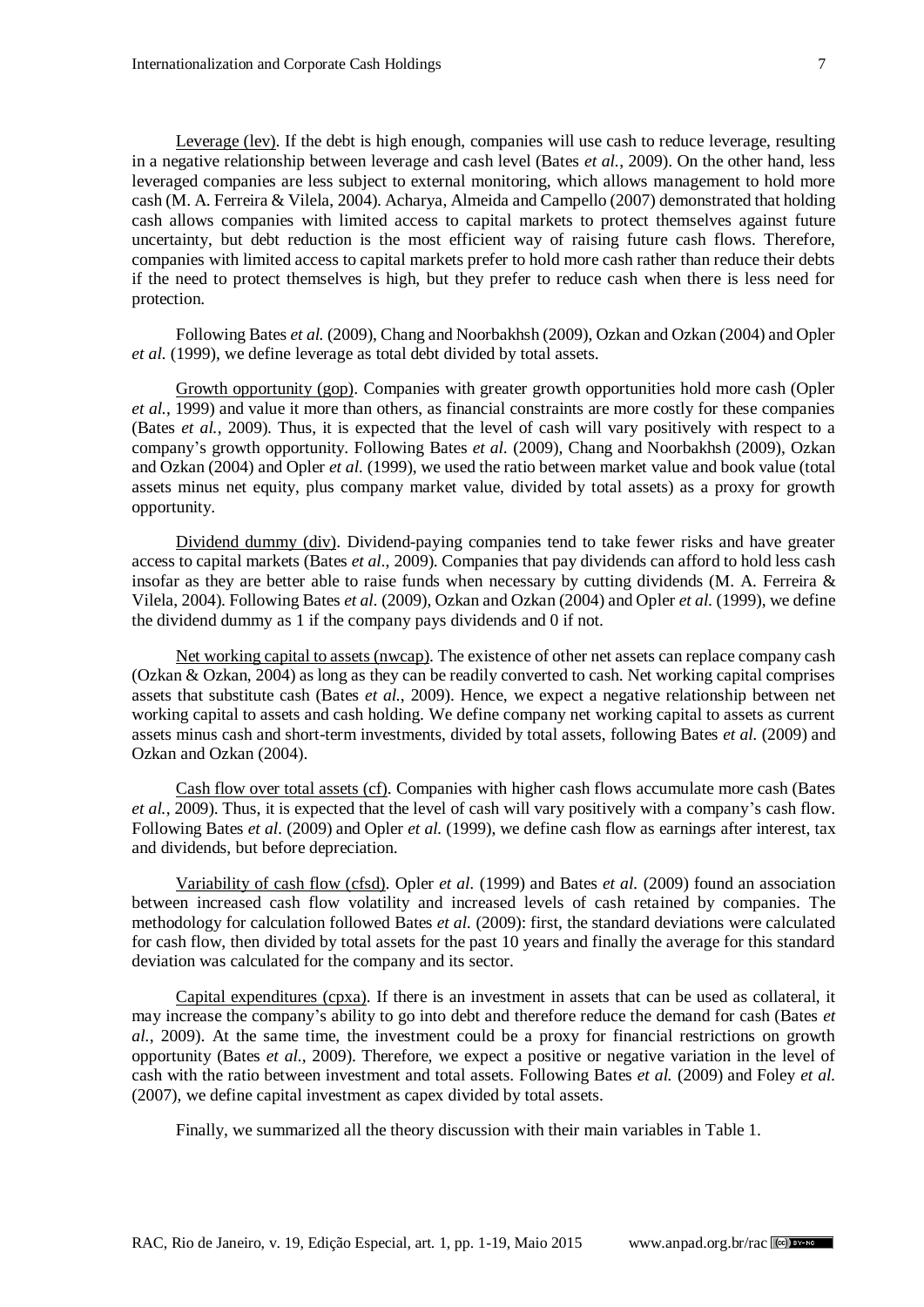## Table 1

## **Summary of Model Predictions and Variables Definitions**

| <b>Variable</b>                             | <b>Trade-Off</b><br><b>Theory</b> | <b>Financial</b><br><b>Hierarchy Theory</b> | <b>Definition</b>                                                                                                                            | <b>References</b>                                                                                                                 |
|---------------------------------------------|-----------------------------------|---------------------------------------------|----------------------------------------------------------------------------------------------------------------------------------------------|-----------------------------------------------------------------------------------------------------------------------------------|
| Cash ratio (cashr)                          |                                   |                                             | Cash and short-term<br>investments divided by<br>total assets                                                                                | Bates et al. (2009), Ozkan<br>and Ozkan (2004)                                                                                    |
| Degree of<br>internationalization<br>(doi)  |                                   |                                             | Ratio of foreign sales over<br>total sales                                                                                                   | Chiang and Wang (2011),<br>Doukas and Pantzalis<br>(2003)                                                                         |
| Company size<br>(size)                      | Negative                          | Positive                                    | Ln (total assets)                                                                                                                            | Chiang and Wang (2011),<br>Chang and Noorbakhsh<br>(2009), M. A. Ferreira and<br>Vilela (2004), Foley et al.<br>(2007)            |
| Leverage (lev)                              |                                   | Negative                                    | Total debt divided by total<br>assets                                                                                                        | Chiang and Wang (2011),<br>Bates et al. (2009), Chang<br>and Noorbakhsh (2009),<br>Ozkan and Ozkan (2004),<br>Opler et al. (1999) |
| Growth<br>opportunity (gop)                 | Positive                          | Positive                                    | Ratio between market<br>value and book value<br>(total assets minus net<br>equity, plus company<br>market value, divided by<br>total assets) | Chiang and Wang (2011),<br>Bates et al. (2009), Chang<br>and Noorbakhsh (2009),<br>Ozkan and Ozkan (2004),<br>Opler et al. (1999) |
| Dividend dummy<br>$\text{(div)}$            | Negative                          |                                             | Dummy variable $= 1$ if<br>dividend paid and 0 if not<br>paid                                                                                | Chiang and Wang (2011),<br>Bates et al. (2009), Foley<br>et al. (2007), Ozkan and<br>Ozkan (2004), Opler et al.<br>(1999)         |
| Net working<br>capital to assets<br>(nwcap) | Negative                          |                                             | Current net assets, minus<br>cash and short-term<br>investments, divided by<br>total assets                                                  | Chiang and Wang (2011),<br>Bates et al. (2009), Ozkan<br>and Ozkan (2004).                                                        |
| Cash flow (cf)                              | Negative                          | Positive                                    | Cash flow divided by total M. A. Ferreira and Vilela<br>assets                                                                               | (2004), Bates et al.<br>(2009), Opler et al. (1999)                                                                               |
| Variability of cash<br>flow (cfsd)          | Positive                          |                                             | The standard deviation of<br>cash flow with 10 years of<br>previous observations                                                             | Bates et al. (2009), Opler<br><i>et al.</i> (1999)                                                                                |
| Capital<br>expenditures (cpxa)              | Negative                          | Positive                                    | Ratio between capex and<br>total assets                                                                                                      | Bates et al. (2009), Foley<br><i>et al.</i> (2007)                                                                                |

**Note**. Source: Authors.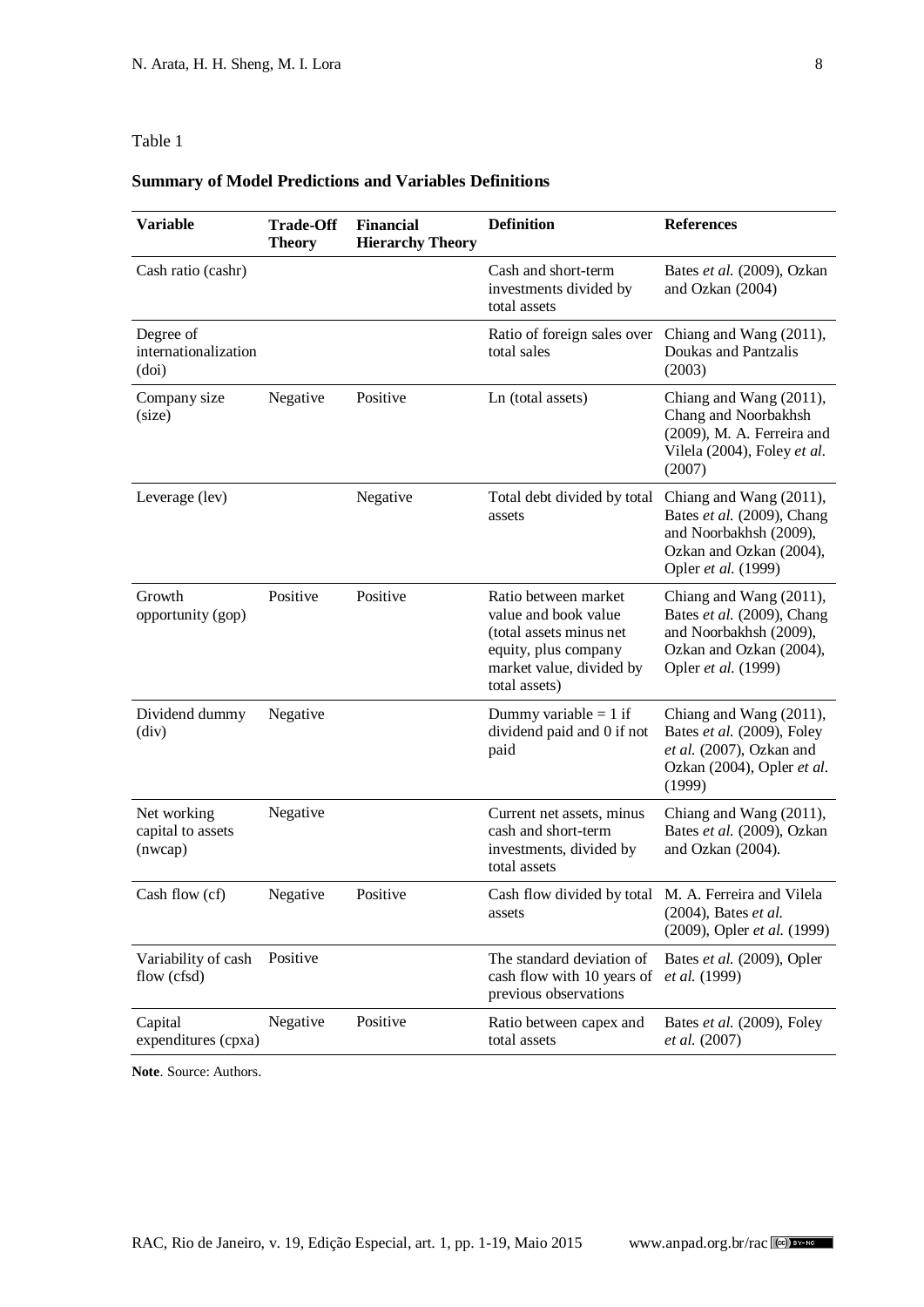#### **Data**

Brazil and Mexico were selected because they are the most important economies in Latin America. According to UN statistics, in 2010 these two countries accounted together for 63.2% of Latin America's GDP and 74.1% of the market value of publicly traded companies listed in the region. According to the América Economia magazine's 2010 ranking, 63.6% of the most internationalized companies are Brazilian or Mexican, and 341 (68.2%) of the 500 largest companies in the region are Brazilian or Mexican.

In 2010, Brazilian exports and imports totaled US\$ 383.6 billion, whereas Mexican exports and imports totaled US\$ 600.0 billion. Nevertheless, the Brazilian economy presents a greater spread of international partners, while the Mexican economy depends on the U.S. According to Canuto and Santos (2003), Moody's explains that this strong economic integration with the United States makes the Mexican economy less vulnerable to financial crises. They also affirm that large Mexican companies turn to North American capital markets for financing, reducing the importance of domestic credit for the private sector. In addition, unlike Brazilian firms, Mexican firms use more cash reserves than trade credit during financial crises (Sheng *et al.*, 2013). These differences may lead to different cash behaviors between companies in the two countries.

For Brazil, we considered all Brazilian companies listed on BOVESPA – the São Paulo Stock Exchange. For Mexico, we considered all Mexican companies listed on the Mexican Stock Exchange between 2006 and 2010. The period selected included the crisis of 2008, as well as the two years that preceded and followed it. Following Bates *et al.* (2009), only companies with positive assets and positive sales throughout the whole sample were considered. Also following Bates *et al.* (2009), financial companies were excluded because these companies may hold cash to meet capital requirements rather than for the economic reasons studied here. Public utility companies were also excluded because they are subject to high levels of regulation.

The sample includes all Brazilian companies listed on the São Paulo Stock Exchange and all Mexican companies listed on the Mexican Stock Exchange from 2006 to 2010 with positive values for sales and assets. Financial companies and public utilities were excluded from the sample. Companies with unavailable information or financial problems during the whole sample period were also excluded, resulting in a panel with 615 observations for 123 single companies, from which 71 were Brazilian and 52 were Mexican.

Table 2 reports descriptive statistics for Cashr, Doi, Doi2, Size, Lev, Gop, Div, Nwcap, Cf, Cfsd and Cpxa. Note that Div is a dummy variable: 1 for companies paying dividends and 0 for those not paying. In the total 615 observations, 417 companies paid dividends (68%) and 198 did not (32%).

Table 2

#### **Descriptive Statistics**

| <b>Variable</b> | N <sup>o</sup> Observations | Average | <b>Standard</b><br><b>Deviation</b> | <b>Minimum</b> | <b>Maximum</b> |
|-----------------|-----------------------------|---------|-------------------------------------|----------------|----------------|
| Cashr           | 615                         | 0.110   | 0.099                               | 0.000          | 0.531          |
| Doi             | 615                         | 0.172   | 0.216                               | 0.000          | 0.984          |
| doi2            | 615                         | 0.076   | 0.149                               | 0.000          | 0.968          |
| Size            | 615                         | 13.788  | 1.773                               | 9.148          | 19.559         |
| Lev             | 615                         | 0.250   | 0.226                               | 0.000          | 2.658          |
| Gop             | 605                         | 1.506   | 0.794                               | 0.386          | 6.707          |

**Continues**

RAC, Rio de Janeiro, v. 19, Edição Especial, art. 1, pp. 1-19, Maio 2015 www.anpad.org.br/rac  $\left[\infty\right]$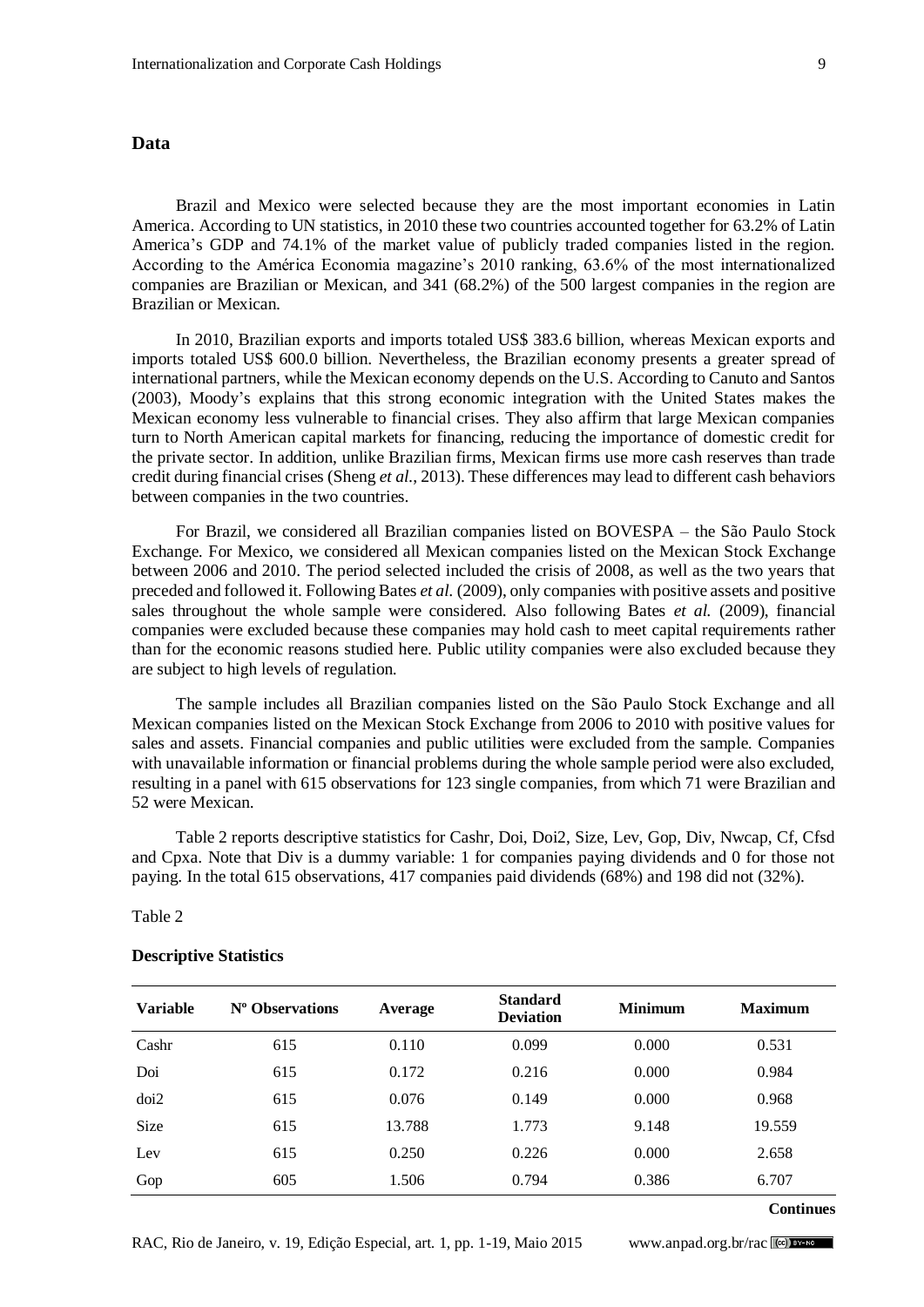| <b>Variable</b> | N <sup>o</sup> Observations | Average                  | <b>Standard</b><br><b>Deviation</b> | <b>Minimum</b>           | <b>Maximum</b> |
|-----------------|-----------------------------|--------------------------|-------------------------------------|--------------------------|----------------|
| $div*$          | 615                         | $\overline{\phantom{0}}$ | ۰                                   | $\overline{\phantom{0}}$ | -              |
| Nwcap           | 615                         | 0.357                    | 0.198                               | 0.000                    | 0.973          |
| <b>Cf</b>       | 615                         | 0.036                    | 0.101                               | $-0.888$                 | 0.860          |
| Cfsd            | 614                         | 0.055                    | 0.036                               | 0.009                    | 0.241          |
| Cpxa            | 615                         | 0.052                    | 0.060                               | $-0.369$                 | 0.385          |

#### **Table 2 (continued)**

**Note**. Source: The authors.

Information on the companies was collected from Economática and Thomson Reuters databases, research in EXAME and América Economia magazines, as well as financial reports and company websites. Because Brazilian companies are not required to report their percentage of export revenues, it was not possible to obtain data for some companies. These were therefore discarded from the sample. The difficulty to obtain this variable extended to other Latin American countries and was the leading factor for their exclusion from our study.

Companies that experienced financial problems over the entire sample period were also disregarded. The final sample contained 123 selected companies – 71 companies in Brazil and 52 in Mexico, with a total of 604 observations in total.

## **Methodology**

To investigate whether the degree of internationalization is a determinant of cash, we performed a multiple regression with a fixed effects panel. We applied the Hausman test (1978), and its p-value of was less than 0.001. Therefore we rejected the Ho and the fixed effects model was chosen.

To test for the existence of heteroscedasticity problems, we followed the Breusch-Pagan test (1980). We identified problems with heteroscedasticity (p-value of the test was less than 0.001), and robust standard errors for heteroscedasticity were used as a corrective measure.

The Variance Inflation Factor (VIF) was also calculated and as it had no major effect above 10, no multicollinearity problems were detected.

For the comparison between the Brazilian and Mexican companies, we created interactions between a country dummy (where Brazil  $= 1$  and Mexico  $= 0$ ) and all other variables. Due to the use of panel regression with fixed effects, the country dummy was not included in the model and the comparison between companies in Brazil and Mexico was indirectly included through interactions between the country dummy and the variables.

If the interaction between the country dummy and the variable is not significant, the effect of that variable upon cash levels is the same for Mexican and Brazilian companies, that is, there is no difference in its influence on cash levels for both countries. If the interaction is significant, the influence of this variable on cash levels affects Mexican and Brazilian companies differently.

In addition to the determinants of cash already found in the literature, following Chiang and Wang (2011), we introduced the degree of internationalization (DOI) and the squared degree of internationalization (DOI2). If DOI and/or DOI2 are significant, the degree of internationalization of the company is a determinant of cash and this variable influences company cash levels and should be considered in further studies/ research. The following equation was the used for the regression: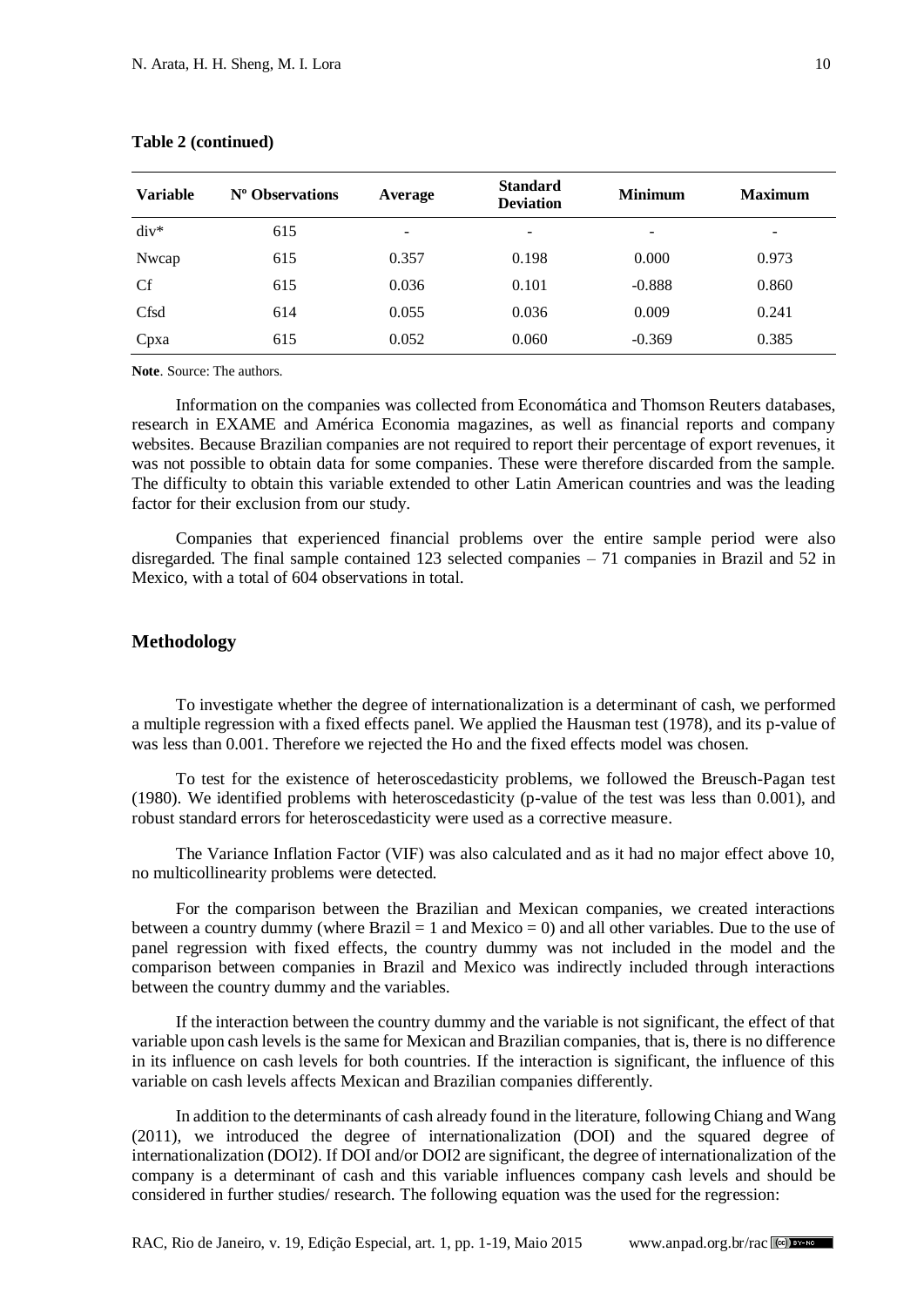Cashr<sub>it =</sub>  $\beta0_{it}$  +  $\beta$ 1doi<sub>it</sub> +  $\beta$ 2doi2<sub>it</sub> +  $\beta$ 3size<sub>it</sub> +  $\beta$ 4lev<sub>it</sub> +  $\beta$ 5gopc<sub>it</sub> +  $\beta$ 6div<sub>it</sub> +  $\beta$ 7nwcap<sub>it</sub> +  $\beta$ 8cf<sub>it</sub> +  *(0.647) (-0.110) (0.318) (-0.026) (0.072) (0.031) (0.004) (-0.367) (0,188) <sup>+</sup>β9cfsdit + β10cpxait + β11d\_doiit + β12d\_doi2it + β13d\_sizeit +β14d\_levit+ β15d\_gopit + (-0.260) (-0.251) (-0.055) (-0.029) (-0.007) (-0.039) (-0.013)*

 *(0.032) (-0.194) (-0.153) (0.157) (0.098)* (1)

Where:

- $\text{Cash ratio}$
- . **doi = degree of internationalization (new variable in the model),**
- . **doi2 = squared gdi (new variable in the model),**
- $size = company size$ ,
- $lev = company leverage,$
- $gop =$  growth opportunity,
- $div =$  dividend dummy (1 for companies paying dividends and 0 for not paying)

*<sup>+</sup> β16d\_divit + β17d\_nwcapit + β18d\_cfit + β19d\_cfsdit + β20d\_cpxa + εit*

- . nwcap = net working capital to assets,
- $cf = cash flow over total assets (fcx)$
- $cfsd = variability of cash flow$
- $cpxa = capital$  expenditures (capex),
- $d$  doi = interaction between country dummy and doi,
- $d_d$  doi2 = interaction between country dummy and doi2,
- . d\_size = interaction between country dummy and size,
- $d$ <sub>lev</sub> = interaction between country dummy and lev,
- . d\_ gop = interaction between country dummy and gop,
- $d$ <sub>-</sub>div = interaction between country dummy and div,
- . d\_nwcap = interaction between country dummy and nwcap,
- $d_c f$  = interaction between country dummy and cf,
- . d\_cfsd = interaction between country dummy and cfsd,
- . d\_cpxa = interaction between country dummy and cpxa
- $e = error$
- $i =$ companies analyzed
- $t = period of time under analysis$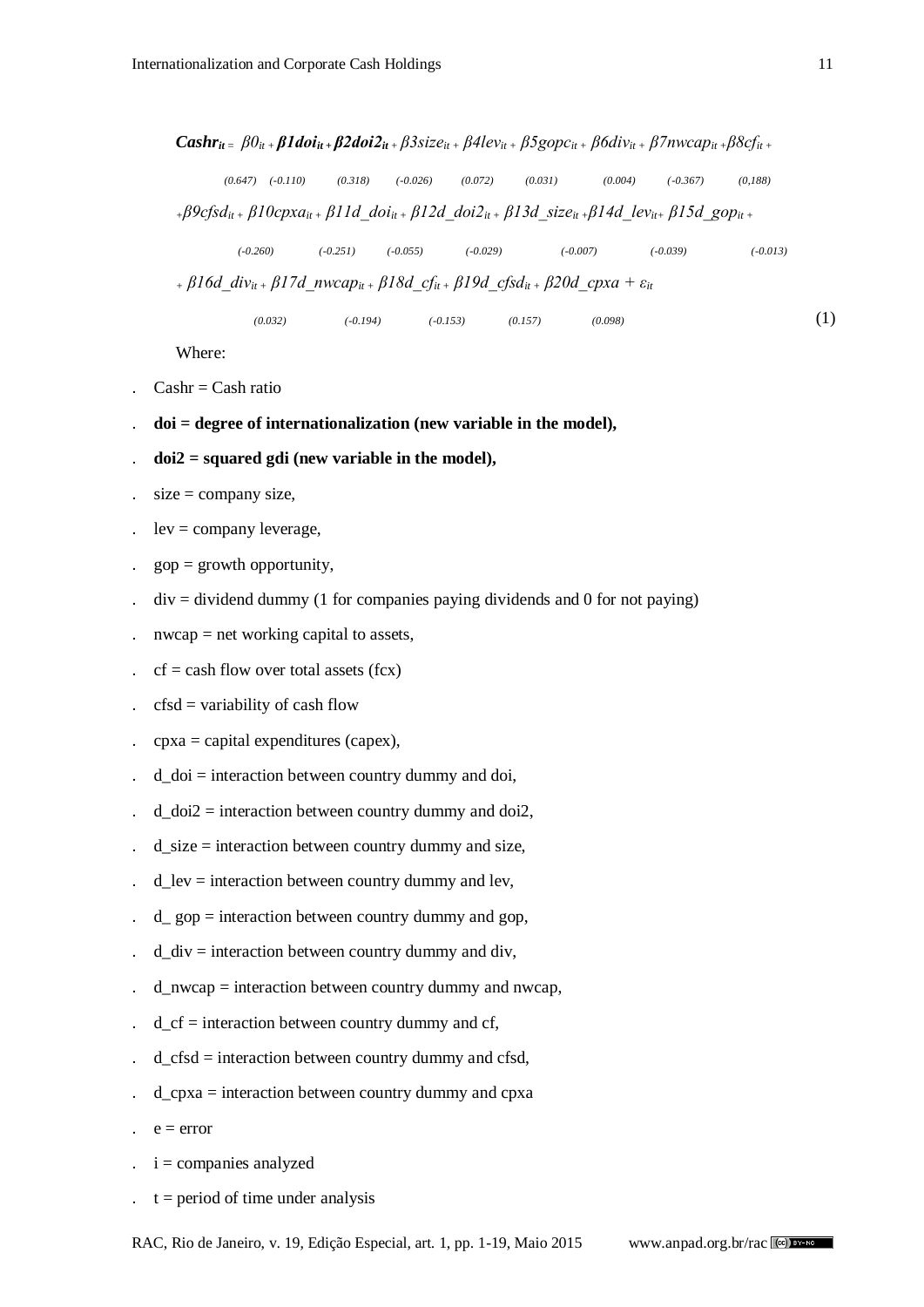## **Results**

We applied the same regression used by Bates *et al.* (2009) to Brazil and Mexico. The Trade-Off theory prediction was confirmed. The variables for company size, net working capital to assets and capital expenditures showed negative and significant coefficients. The coefficient of the growth opportunity variable was positive and significant. These results were the same as those found by Bates *et al.* (2009). However, the variability of cash flow and leverage variables were significant in the regression of Bates *et al.* (2009) for U.S. companies, but were not significant for Brazil and Mexico. The cash flow over assets variable was not significant both for U.S. companies and for Brazilian and Mexican companies. The dividend dummy variable was positive and significant, in opposition to the sign found by Bates *et al.* (2009). The results are demonstrated in Table A1 of the Appendix.

In order to analyze the possible influence by the period chosen in our database, we included a time dummy (t1) for the pre-crisis period (in which 2006 and 2007 are 1 and other years are 0) and another time dummy (t2) for the post-crisis period (2009 and  $2010 = 1$  and the other years = 0). In line with expectations, the period before the crisis was negative and significant, given that before the crisis companies had more access to credit lines and capital markets and therefore did not need to hold cash for precautionary reasons, as discussed in the literature in section 2. The variables for size, growth opportunity, net working capital to assets and capital expenditures remained significant and showed the same sign as in the previous test, in accordance with the Trade-Off theory. The dummy dividend became insignificant (Table A2 of the Appendix).

For the analysis of the proposed subject with the inclusion of our test variables DOI and DOI2, and the interactions between the country dummy and all variables, the coefficients of the variables in the new regression remained negative and significant for company size, net working capital to assets and capital expenditures (see Table 3). The coefficient of the growth opportunity variable remained positive and significant, in line with the Trade-Off and Pecking Order theories. The variables for leverage and variability of cash flow remained insignificant. In the new regression, cash flow over assets showed a positive and significant coefficient.

Table 3

## **Coefficients P-Value** Doi **-0.110** 0.440 doi2 0.318<sup>\*\*</sup> 0.041 Size  $-0.026*$   $-0.026*$  0.063 Lev 0.072 0.130 Gop 0.031\*\*\* 0.001 Div 0.004 0.522 nwcap  $-0.367*$  0.001  $Cf$  0.188\*\* 0.038 Cfsd  $-0.260$  0.151  $Cpxa$   $-0.251*$   $0.001$ d\_doi -0.055 0.803 d\_doi2 -0.029 0.908

## **Regression Results: Internationalization and Cash Level**

**Continues**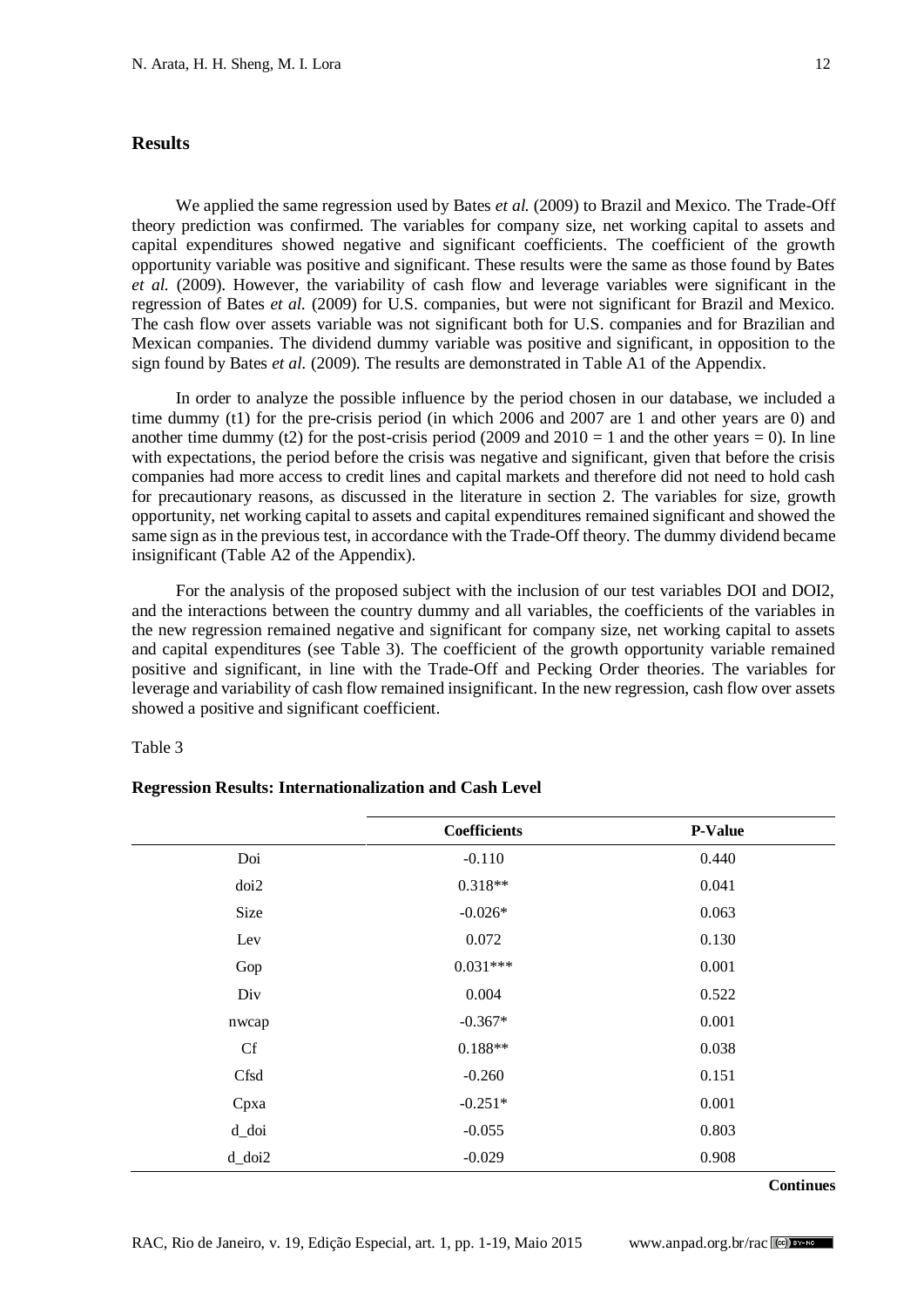|                               | <b>Coefficients</b> | <b>P-Value</b> |
|-------------------------------|---------------------|----------------|
| d_size                        | $-0.007$            | 0.508          |
| $d$ <sub>-lev</sub>           | $-0.039$            | 0.467          |
| $d\_gop$                      | $-0.013$            | 0.197          |
| $d$ _div                      | $0.032**$           | 0.048          |
| d_nwcap                       | $-0.194$            | 0.125          |
| $d_c$ cf                      | $-0.153$            | 0.118          |
| d_cfsd                        | 0.157               | 0.533          |
| d_cpxa                        | 0.098               | 0.279          |
| constant                      | $0.647***$          | 0.001          |
| <b>R-Squared</b>              |                     | 0.372          |
| <b>Number of observations</b> |                     | 604            |

#### **Table 3 (continued)**

**Note**. This table shows the results of the panel regression with fixed effects in our study. The dependent variable is level of cash (Nivcx) and the test variable is the degree of internationalization (GDI). The Hausman test (1987) was performed for selection of the consistent model (p-test value <0.001). We applied the Breuch-Pagan test (1980) and used robust standard errors for heteroscedasticity correction (p-value test <0.001). There were no multicollinearity problems. Source: The authors. \* 10% Significant, \*\* 5% Significant and \*\*\*1% Significant

In the analysis between the countries, the interaction between the country dummy and the dividend variable was the only difference detected. The cash ratio of dividend-paying Brazilian companies is positively affected, but there was no evidence of influence on the cash of Mexican companies, as the main effect of the dividends was not significant. This result differed from the one presented by Bates *et al.* (2009), other previous studies, and from the Trade-Off theory.

The conflict between controlling and minority shareholders (Lopes & Walker, 2008) could be a possible explanation, in contrast with other markets, where there is conflict between shareholders and managers (Jensen, 1986). In Brazil, profit-generating companies are required to distribute dividends. However, the distinction between common shares (voting) and preferred shares (non-voting) may lead voting shareholders (without preference in the receipt of dividends) to a lack of interest in paying the dividend, therefore adhering to conservative accounting practices (Ahmed, Billings, Morton, & Stanford-Harris, 2002). Along with the change in company statutes (under article 202 of Law 6404/76, company statutes are sovereign in setting the percentage of profit to be distributed), they may pay the minimum dividend and keep the rest in cash. Thus, a company that generates large profits can distribute the minimum amount possible and keep what is left in cash.

The squared degree of internationalization (DOI2) test variable was positive and significant, providing evidence that this variable is a determinant of cash and that the level of cash increases quadratically as the degree of internationalization of a company increases.

One possible explanation is the access to financing in foreign currency for exporters/importers from Brazil and Mexico, where interest rates are lower. They may invest these resources in fixed income in their respective countries, thereby gaining with the differential interest rate, and taking advantage of interest rate arbitrage between countries.

The results for our test variables DOI and DOI2 were different from those found by Chiang and Wang (2011), which were based on the United States. We can therefore affirm that the theory/modeling tested by Chiang and Wang (2011) did not apply for Brazilian and Mexican companies. Their behavior of cash holding and internationalization was shown to be different. Thus, further research would be required to justify this difference and add new variables that might influence this behavior and have not been tested for in this study.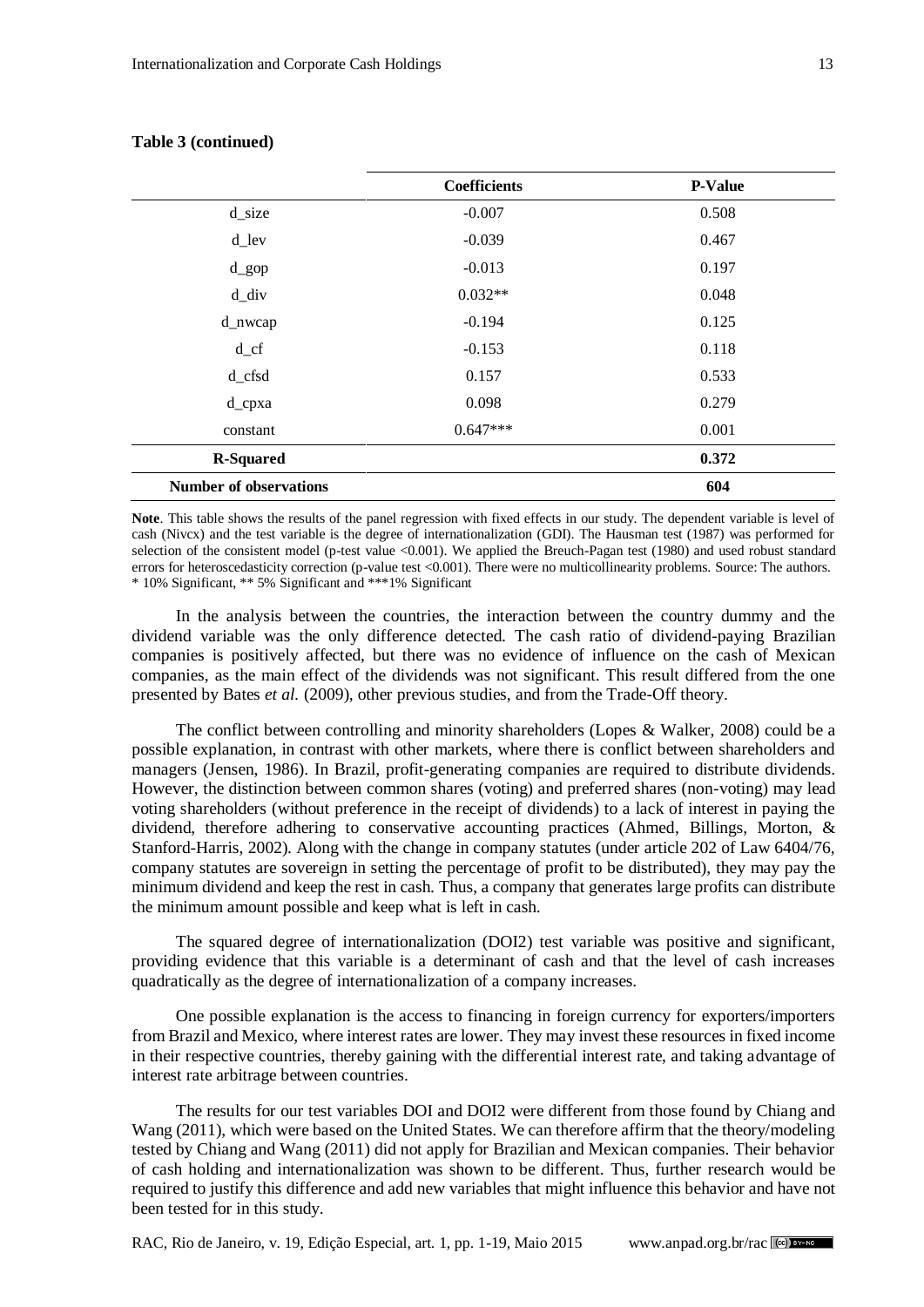We also included a time dummy (t1) for the period before the crisis (in which 2006 and 2007 are 1 and other years are 0) and a time dummy (t2) for the period after the crisis (2009 and 2010 = 1 and the other years  $= 0$ ) to test the effect of 2008 crisis on cash in Table 4.

## Table 4

|  |  |  | <b>Regression Results: Internationalization, Level of Cash and Time Dummy</b> |
|--|--|--|-------------------------------------------------------------------------------|
|  |  |  |                                                                               |
|  |  |  |                                                                               |
|  |  |  |                                                                               |

|                               | <b>Brazil and Mexico (all</b><br>samples) |                | <b>Mexico (Model without</b><br>div dummy) |                          | <b>Brazil (Model without</b><br>div dummy) |                |
|-------------------------------|-------------------------------------------|----------------|--------------------------------------------|--------------------------|--------------------------------------------|----------------|
|                               | <b>Coefficients</b>                       | <b>P-Value</b> | <b>Coefficients</b>                        | <b>P-Value</b>           | <b>Coefficients</b>                        | P-Value        |
| t1                            | $-0.012*$                                 | 0.074          | $-0.008$                                   | 0.277                    | $-0.021**$                                 | 0.045          |
| t2                            | $-0.008$                                  | 0.253          | $-0.005$                                   | 0.443                    | $-0.015$                                   | 0.283          |
| Doi                           | $-0.129$                                  | 0.339          | $-0.239$                                   | 0.122                    | $-0.220$                                   | 0.214          |
| doi2                          | $0.335**$                                 | 0.026          | $0.404**$                                  | 0.025                    | $0.471**$                                  | 0.031          |
| Size                          | $-0.024$                                  | 0.141          | 0.020                                      | 0.312                    | $-0.041**$                                 | 0.023          |
| Lev                           | 0.052                                     | 0.273          | 0.031                                      | 0.493                    | 0.000                                      | 0.989          |
| Gop                           | $0.036***$                                | 0.001          | $0.032***$                                 | < 0.000                  | $0.026***$                                 | 0.003          |
| Div                           | 0.001                                     | 0.802          |                                            | $\blacksquare$           |                                            | $\blacksquare$ |
| Nwcap                         | $-0.379***$                               | 0.001          | $-0.363***$                                | < 0.000                  | $-0.566***$                                | < 0.000        |
| Cf                            | $0.181**$                                 | 0.034          | $0.160*$                                   | 0.054                    | 0.054                                      | 0.184          |
| Cfsd                          | $-0.281$                                  | 0.138          | $-0.238$                                   | 0.172                    | $-0.121$                                   | 0.515          |
| Cpxa                          | $-0.265***$                               | 0.001          | $-0.277***$                                | < 0.000                  | $-0.188**$                                 | 0.020          |
| d_doi                         | 0.003                                     | 0.988          |                                            | $\overline{\phantom{a}}$ |                                            |                |
| $d\_doi2$                     | $-0.090$                                  | 0.713          |                                            |                          |                                            |                |
| d_size                        | $-0.008$                                  | 0.459          |                                            |                          |                                            |                |
| d_lev                         | $-0.029$                                  | 0.588          |                                            |                          |                                            |                |
| $d_{gop}$                     | $-0.014$                                  | 0.161          |                                            |                          |                                            |                |
| $d$ _div                      | $0.033**$                                 | 0.043          |                                            |                          |                                            |                |
| d_nwcap                       | $-0.186$                                  | 0.145          |                                            |                          |                                            |                |
| $d_c$ cf                      | $-0.141$                                  | 0.124          |                                            |                          |                                            |                |
| d_cfsd                        | 0.163                                     | 0.523          |                                            |                          |                                            |                |
| d_cpxa                        | 0.102                                     | 0.274          |                                            |                          |                                            |                |
| Constant***                   | $0.634***$                                | 0.001          | $-0.096$                                   | 0.720                    | $0.906***$                                 | 0.001          |
| <b>R-Squared</b>              |                                           | 0.377          |                                            | 0.393                    |                                            | 0.373          |
| <b>Number of observations</b> |                                           | 604            |                                            | 251                      |                                            | 353            |

**Note**. This table shows the results of the panel regression with fixed effects in our study. We first tested our hypothesis on all samples (Brazil and Mexico), then we tested it separately for each country. The dependent variable is level of cash (Nivcx) and the test variable is level of internationalization (GDI), with the inclusion of time dummies t1 (1 for 2006 and 2007 and 0 for others) and t2 (1 for 2009 and 2010). The Hausman test (1987) was performed for selection of the consistent model (p-test value <0.001). We applied the Breuch-Pagan test (1980) and used robust standard errors for heteroscedasticity correction (pvalue test <0.001). No multicollinearity problems were identified. Source: The authors.

\* 10% Significant, \*\* 5% Significant and \*\*\*1% Significant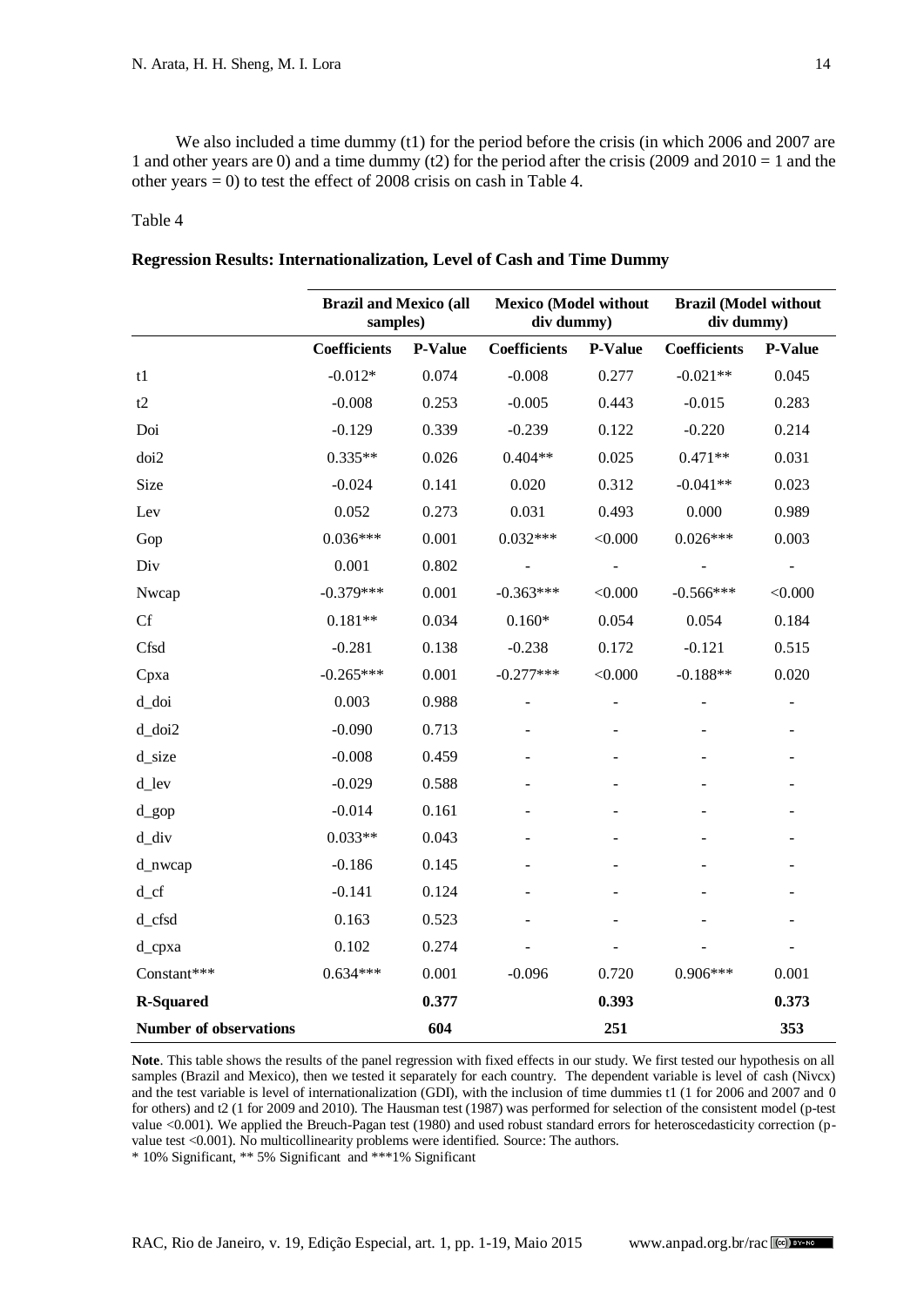First, we test our hypotheses on all samples (Brazilian firms plus Mexican firms), as that would increase the sample size and increase the power of the tests performed for the coefficients. Even though the comparison between the two countries is not the main variable (as both of them have characteristics that may influence the answer variable), we included a dummy identifying the two countries as a control variable.

As two countries may present different baseline values as well as coefficients that differ from the control and interest variables employed in the model, we included interactions between these variables and the country dummy. The presence of such interactions enables the use of a single model, while also allowing the two countries to have different influences from the independent variables in the dependent one.

The period before the crisis was negative and significant. Our test variable, DOI2, remained positive and significant. The variables for growth opportunity, net working capital to assets, cash flow, capital expenditures and interaction between the country dummy and dividends remained significant and followed the same sign as the previous test, which is in line with the literature. The size variable became insignificant.

In addition, we also studied each country separately to verify the effect of potential differences of dividend regulation in each country (Column 2 and 3 in Table 4). We find supportive evidence to all sample results both in Mexican firms and in Brazilian firms. Not only the internationalization variable DOI2 but also the main control variables remain significant.

## **Conclusion**

Multinational companies start their international expansion through exports (Johanson & Vahlne, 1977). In our study, we found evidence that the degree of internationalization, defined as percentage of export sales, is a determinant of cash for companies in Brazil and Mexico, in line with Chiang and Wang (2011). The greater the degree of internationalization, the more cash the company holds, controlled by variables suggested by the literature such as company size, leverage, growth opportunity, dividends, net assets, cash flow, variability of cash flow and capital investment.

Unlike Chiang and Wang's study, the relationship between the degree of internationalization and cash ratio shows a different behavior for companies in Brazil and Mexico. There is evidence that this behavior increases quadratically. This behavior remain significant even when we tested our hypotheses on separate country samples. We believe that the increase is caused by access to financing with special foreign currency lines available to Brazilian and Mexican exporting/importing companies. They invest these resources in fixed income funds in their respective countries and gain through the interest rate differential.

The period before the crisis was significant and had a negative sign, showing that companies held less cash on their balance sheets, in line with a period in which access to credit lines and capital markets were more abundant for companies. Despite Mexican and Brazilian companies facing different financing constraints, the only difference detected was related to the dividend dummy, which positively affected the level of cash in Brazilian companies but showed no signs of affecting cash in Mexican companies. A possible explanation could be the conflict between controlling and minority shareholders and a loophole in the Limited Companies Law in Brazil, as discussed in section Results above.

The complementarity between the Trade-Off and Pecking Order theories was also relevant as control variables in the corporate cash study. These results are in line with Koshio (2005), who also found this complementarity of theories while studying cash levels and corporate value: when a company's cash level is sensitive to company value, their decisions are based on the Trade-Off theory; however, they let their cash level follow the Pecking Order when the relationship between cash level and the variable is not sensitive.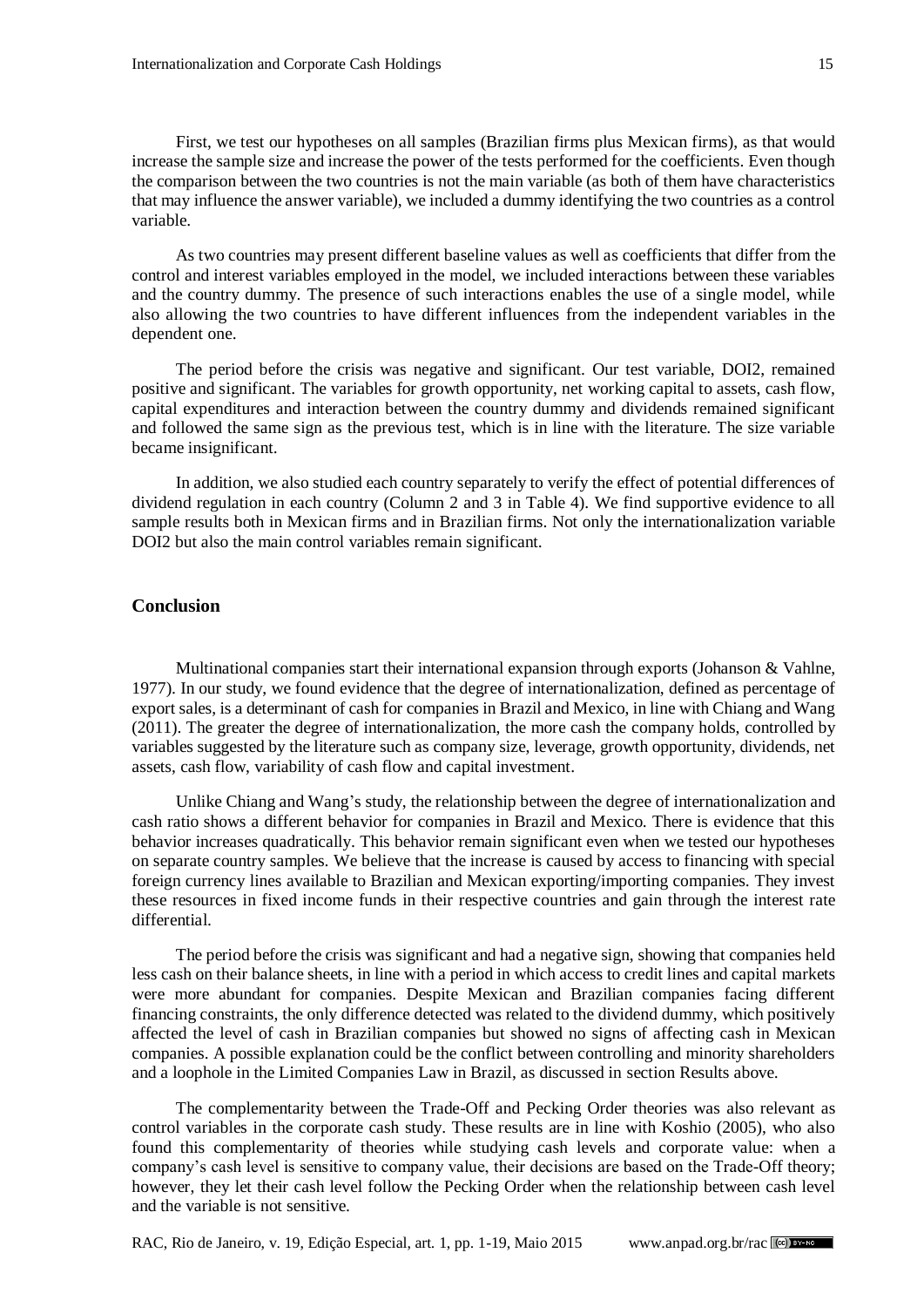Finally, these results have important implications for future studies. Companies with a higher degree of internationalization show different cash-level behaviors than domestic companies, and companies in Brazil and Mexico show different behaviors than U.S. companies with respect to increased internationalization. Thus, companies planning to internationalize or scholars who wish to expand on the subject should take the degree of internationalization into account.

The small size of our sample and the exclusion of companies with no export percentage from our database represent the main limitations of study. Therefore, for future studies, more countries/companies could be included in our sample for comparison and a more detailed analysis of the subject. In addition, the effect of government regulation on firm dividend policies may require detailed investigation. For a further development of the topic, other theories could be studied to explain corporate cash behavior, such as the one by M. A. Ferreira and Vilela (2004), which argues that cash holding allows the pursuance of investment projects with positive net present value (NPV) even when financial constraints are met.

## **References**

- Acharya, V. V., Almeida, H., & Campello, M. (2007). Is cash negative debt? A hedging perspective on corporate financial policies. *Journal of Financial Intermediation, 16*(4), 515–554. doi: 10.1016/j.jfi.2007.04.001
- Ahmed, A. S., Billings, B. K., Morton, R. M., & Stanford-Harris, M. (2002). The role of accounting conservatism in mitigating bondholder-shareholder conflicts over dividend policy and in reducing debt costs. *The Accounting Review, 77*(4), 867-890. doi: 10.2308/accr.2002.77.4.867
- Almeida, H., & Campello, M. (2007). Financial constraints, asset tangibility and corporate investment. *The Review of Financial Studies, 20*(5), 1429-1460. doi: 10.3386/w12087
- Almeida, H., Canpello, M., & Weisbach, M. (2002). Corporate demand for liquidity [Working Paper nº 9253]. *National Bureau of Economic Research*, Cambridge, MA.
- Bates, T. W., Kahle, K. M., & Stulz, R. M. (2009). Why do U.S. firms hold so much more cash than they used to?. *The Journal of Finance, 64*(5), 1985-2021. doi: 10.1111/j.1540-6261.2009.01492.x
- Baumol, W. (1952). The transaction demand for cash: an inventory theoretic approach. *The Quarterly Journal of Economics, 66*(4), 545-556. doi: 10.2307/1882104
- Benegas, R. M. P. (2008). *A importância do caixa para as empresas brasileiras: uma análise comparativa entre períodos de pré-crise (1995-1997), crise (1998-2003) e pós-crise (2004-2006)* (Dissertação de mestrado). Faculdade IBMEC de São Paulo, SP, Brasil.
- Canuto, O., & Santos, P. F. P. dos (2003). *Risco soberano e prêmios de risco em economias emergentes* (Temas de Economia Internacional 01). Brasília: Ministério da Fazenda, Secretaria de Assuntos Internacionais. Recuperado de http://www.ie.ufrj.br/hpp/intranet/pdfs/canuto\_o.\_e\_santos\_p.\_risco\_soberano\_e\_premios\_de\_ri sco\_2003.pdf
- Carracedo, A. (2010). *Determinantes da reserva de caixa das empresas brasileiras* (Dissertação de mestrado). Universidade de São Paulo, Escola de Administração de Empresas de São Paulo, São Paulo, SP, Brasil.
- Chang, K., & Noorbakhsh, A. (2006). Corporate cash holdings, foreign direct investment, and corporate governance. *Global Finance Journal, 16*(3), 302–316. doi: 10.1016/j.gfj.2006.01.004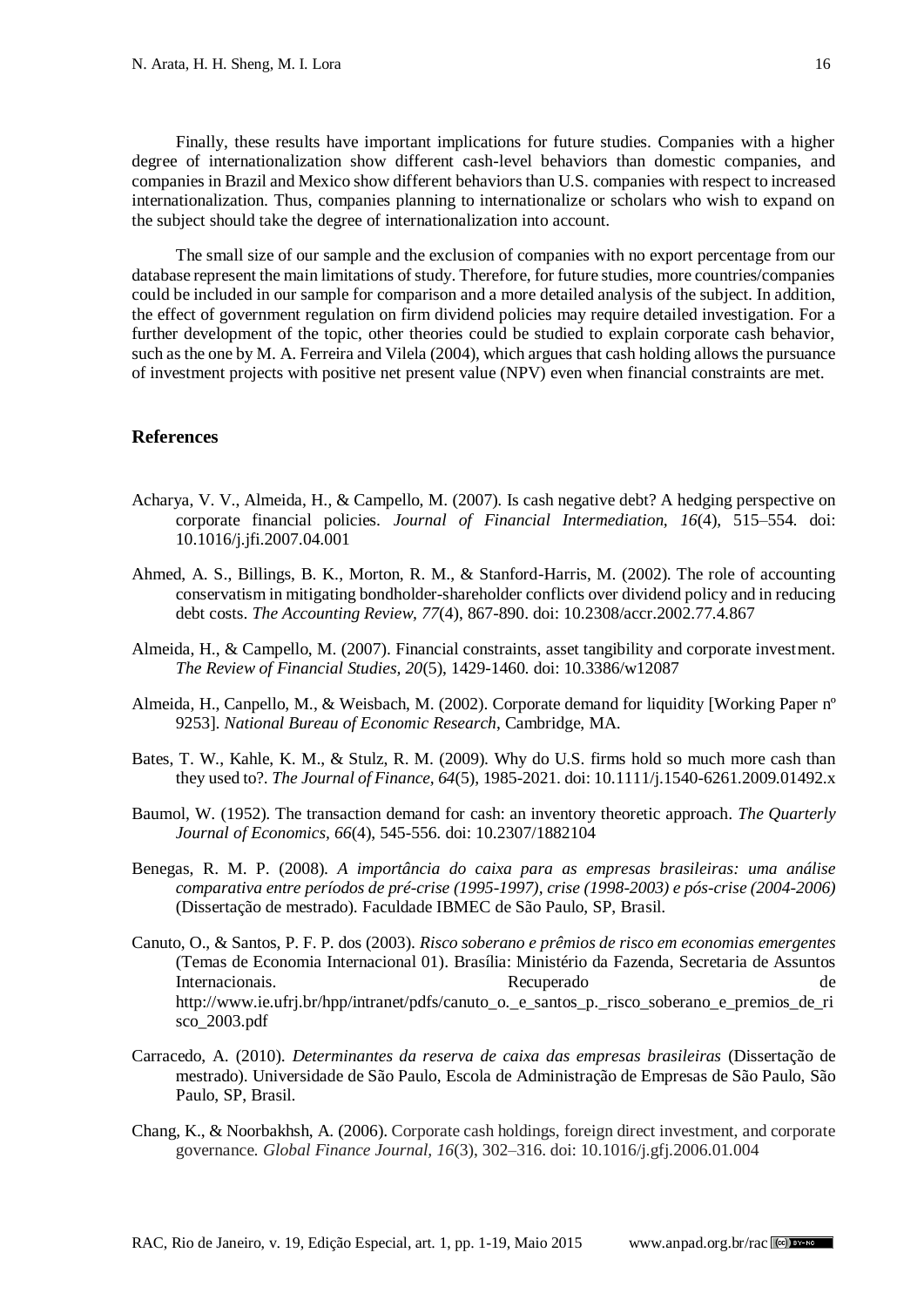- Chang, K., & Noorbakhsh, A. (2009). Does national culture affect international corporate cash holdings?. *Journal of Multinational Financial Management, 19*(5), 323–342. doi: 10.1016/j.mulfin.2009.07.001
- Chiang, Y.-C., & Wang, C.-D. (2011). Corporate international activities and cash holdings. *African Journal of Business Management, 5*(7), 2992-3000. doi: 10.5897/AJBM10.1517
- Desai, M. A., Foley, C. F., & Hines, J. R., Jr. (2004). A multinational perspective on capital structure choice and internal capital markets. *The Journal of Finance, 59*(6), 2451-2487. doi: 10.1111/j.1540-6261.2004.00706.x
- Dittmar, A., & Mahrt-Smith, J. (2007). Corporate governance and the value of cash holdings. *Journal of Financial Economics, 83*(3), 599–634. doi: 10.1016/j.jfineco.2005.12.006
- Dittmar, A., Mahrt-Smith, J., & Servaes, H. (2003). International corporate governance and corporate cash holdings. *Journal of Financial and Quantitative Analysis, 38*(1), 111–133.
- Doukas, J. A., & Pantzalis, C. (2003). Geographic diversification and agency costs of debt of multinational firms. *Journal of Corporate Finance, 9*(1), 59–92.
- Dylewski, C. (2010). *Determinantes do nível de caixa das empresas: análise de amostra de países da América Latina* (Dissertação de mestrado). Fundação Getúlio Vargas, Escola de Economia de São Paulo, São Paulo, SP, Brasil.
- Faleye, O. (2004). Cash and corporate control. *The Journal of Finance, 59*(5), 2041-2060.
- Ferreira, E. J., & Leal, R. P. C. (2010). Examining cash holdings of U.S. and Brazilian firms. *Journal of International Business and Economics, 10*(3), 75-84.
- Ferreira, M. A., & Vilela, A. S. (2004). Why do firms hold cash? Evidence from EMU countries. *European Financial Management, 10*(2), 295–319. doi: 10.1111/j.1354-7798.2004.00251.x
- Foley, C. F., Hartzell, J. C., Titman, S., & Twite, G. (2007). Why do firms hold so much cash? A taxbased explanation. *Journal of Financial Economics, 86*(3), 579–607. doi: 10.3386/w12649
- Freitas, B. (2006). *A geração interna de recursos como fator determinante do investimento em capital fixo realizado por empresas brasileiras de capital aberto* (Dissertação de mestrado). Universidade de São Paulo, Faculdade de Economia, Administração e Contabilidade, São Paulo, SP, Brasil.
- Harford, J., Mansi, S. A., & Maxwell, W. F. (2008). Corporate governance and a firm cash holdings in the US. *Journal of Financial Economics, 87*(3), 535–555. doi: 10.1016/j.jfineco.2007.04.002
- Jensen, M. (1986). Agency costs of free cash flow, corporate finance and takeovers. *American Economic Review, 76*(2), 323–329.
- Johanson J., & Vahlne, J.-E. (1977). The internationalization process of the firm-a model of knowledge development and increasing foreign market commitments. *Journal of International Business Studies, 8*(1), 23-32. doi: 10.1057/palgrave.jibs.8490676
- Keynes, J. M. (2009). *The general theory of employment, interest and money*. New York, USA: Classic Books America. (Obra original publicada em 1936)
- Kirch, G., Procianoy, J. L., & Terra, P. R. S. (2014). Restrições financeiras e decisão de investimento das firmas brasileiras. *Revista Brasileira de Economia, 68*(1), 103-123. doi: 10.1590/S0034- 71402014000100006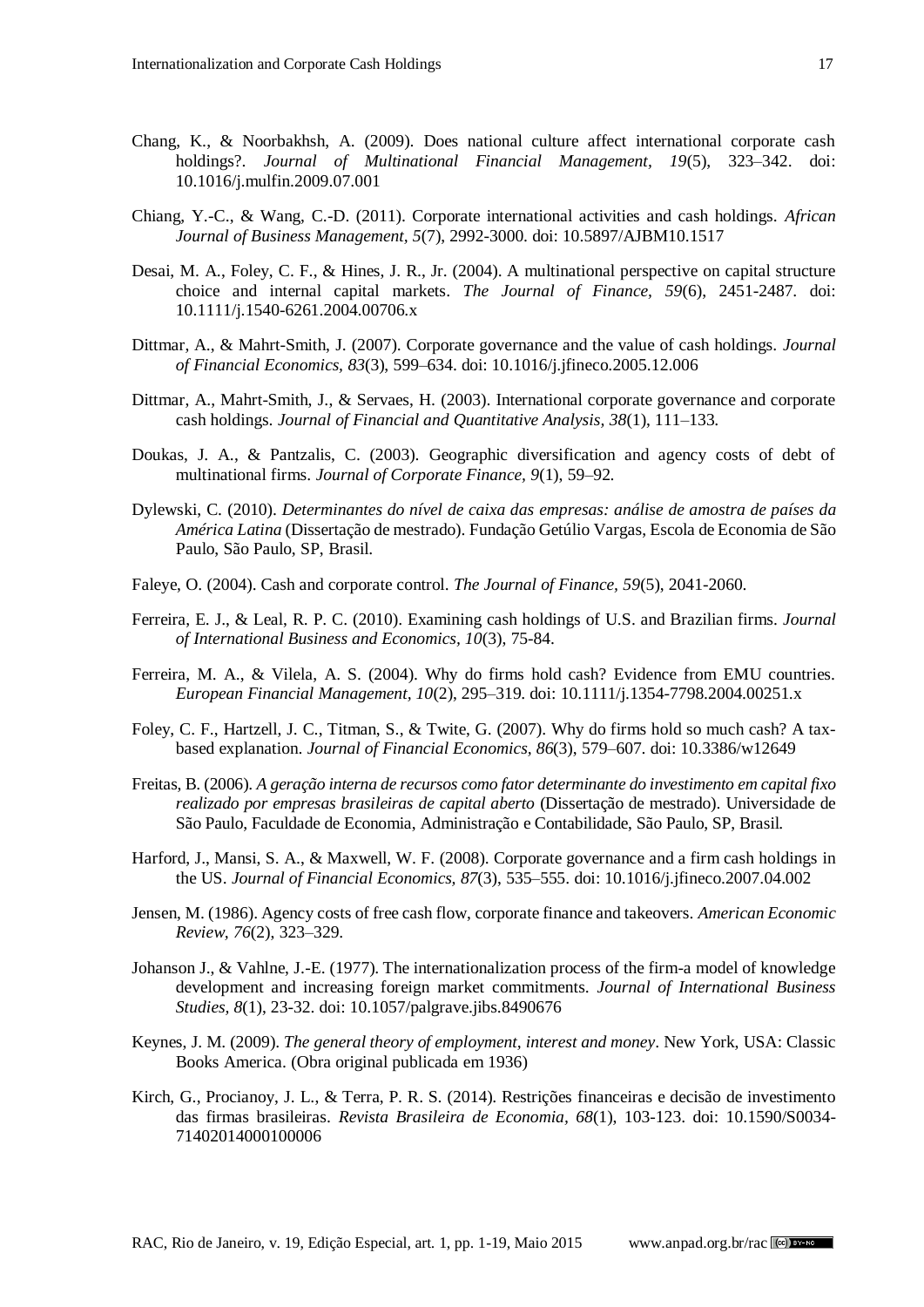- Koshio, S. (2005). *Nível de caixa de empresas não financeiras no Brasil: determinantes e relação com o endividamento* (Tese de doutorado). Fundação Getulio Vargas, Escola de Administração de Empresas de São Paulo, São Paulo, SP, Brasil.
- Lopes, A., & Walker, M. (2008). Firm-level incentives and the informativenessos accounting reports: an experiment in Brazil [Working Paper]. *Universidade de São Paulo e Manchester Business School*, São Paulo, SP, Brasil and Manchester, UK.
- Lu, J. W., & Beamish P. W. (2004). International diversification and firm performance: the s-curve hypothesis. *The Academy of Management Journal, 47*(4), 598-609. doi: 10.2307/20159604
- Miller, M. H., & Orr, D. (1966). A model of the demand for money by firms. *The Quarterly Journal of Economics, 80*(3), 413-435. doi: 10.2307/1880728
- Mulligan, C. (1997). Scale economies, the value of time, and the demand for money: longitudinal evidence from firms. *Journal of Political Economy, 105*(5), 1061–1079. doi: 10.1086/262105
- Myers, S. C. (1984). The capital structure puzzle. *Journal of Finance, 39*(3), 574-592. doi: 10.1111/j.1540-6261.1984.tb03646.x
- Opler, T., Pinkowitz, L., Stulz, R., & Williamson, R. (1999). The determinants and implications of corporate cash holdings. *Journal of Financial Economics, 52*(1), 3-46. doi: 10.1016/S0304- 405X(99)00003-3
- Ozkan, A., & Ozkan, N. (2004). Corporate cash holdings: an empirical investigation of UK companies. *Journal of Banking & Finance, 28*(9), 2103–2134. doi: 10.1016/j.jbankfin.2003.08.003
- Pereira, E. (2011). *Restrição financeira e financiamento para empresas latino-americanas: evidência do Brasil e México* (Dissertação de mestrado). Fundação Getulio Vargas, Escola de Economia de São Paulo, São Paulo, SP, Brasil.
- Reeb, D. M., Kwok, C. C. Y., & Baek, H. Y. (1998). Systematic risk of the multinational corporation. *Journal of International Business Studies, 29*(2), 263-279. doi: 10.1057/palgrave.jibs.8490036
- Sheng, H. H., Bortoluzzo, A. B., & Santos, G. A. P. dos (2013). Impact of trade credit on firm inventory investment during financial crises: evidence from Latin America. *Emerging Market Finance & Trade, 49*(Suppl. 4), 35-55. doi: 10.2753/REE1540-496X4905S403
- Sullivan, D. (1994). Measuring the degree of internationalization of a firm. *Journal of International Business Studies, 25*(2), 325-342. doi: 10.1057/palgrave.jibs.8490203
- Titman, S., & Wessels, R. (1988). The determinants of capital structure choice. *The Journal of Finance, 43*(1), 1-19. doi: 10.1111/j.1540-6261.1988.tb02585.x
- Zani, J., & Procianoy, J. L. (2005, julho). Restrição financeira e a política financeira da firma: a variação na estocagem de liquidez determinada pelo status financeiro e pela sua geração de caixa operacion. *Anais do Encontro Brasileiro de Finanças*, São Paulo, SP, Brasil, 5.

#### **Dados dos Autores**

Newton Arata Rua Itapeva, 474, 01332-000, São Paulo, SP, Brasil. E-mail: nw\_arata@hotmail.com

Hsia Hua Sheng Rua Itapeva, 474, 01332-000, São Paulo, SP, Brasil. E-mail: hsia.sheng@fgv.br

Mayra Ivanoff Lora Rua Itapeva, 474, 01332-000, São Paulo, SP, Brasil. E-mail: Mayra.Lora@fgv.br

RAC, Rio de Janeiro, v. 19, Edição Especial, art. 1, pp. 1-19, Maio 2015 www.anpad.org.br/rac ( $\frac{1}{2}$